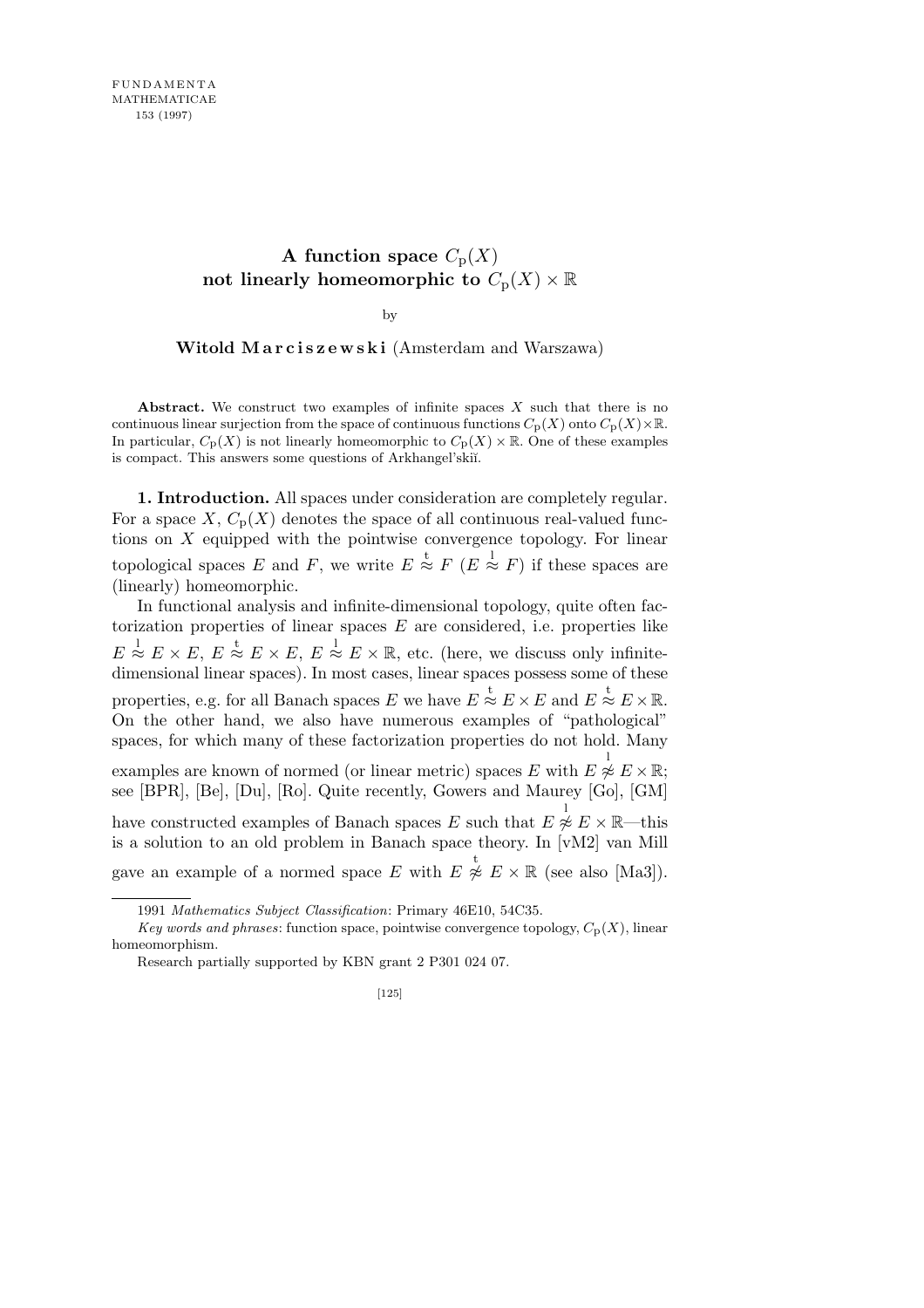The first example of a normed space *E* such that  $E \overset{t}{\not\approx} E \times E$  was given by Pol in [Po1]. The paper [Ma1] contains a construction of a normed space *E* without a continuous map onto  $E \times E$ . We also have examples of spaces X with  $C_p(X) \overset{\text{t}}{\not\approx} C_p(X) \times C_p(X)$  (see [Ma2], [Gu]) and examples of metric spaces *X* such that  $C_p(X) \not\approx C_p(X) \times C_p(X)$  (see [Po2]).

Arkhangel'skiĭ asked whether the space  $C_p(X)$  is linearly homeomorphic to  $C_p(X) \times \mathbb{R}$ , for every infinite (compact) space *X* (cf. [Ar2, Problem 56], [Ar3, Problem 1] and [Ar4, Problems 24, 27]). For a wide class of spaces the answer is affirmative, e.g. if the space *X* contains a nontrivial convergent sequence, or  $X$  is not pseudocompact (see  $[Ar4, Section 4]$ ). However, in general, the answer is negative:

1.1. Example. There exists an infinite compact space *X* such that there is no continuous linear surjection from the function space  $C_p(X)$  onto  $C_p(X) \times \mathbb{R}$ . In particular, the space  $C_p(X)$  is not linearly homeomorphic to the product  $C_p(X) \times E$ , for any nontrivial linear topological space *E*.

In fact, we construct two examples of spaces  $X$  with the above property of the function space  $C_p(X)$ . The first one (noncompact) is a subspace X of  $\beta\omega$ , fairly simple to describe. The construction of the second example, a compact space  $K$ , is much more involved; it uses the idea of "killing maps" devised by Kuratowski and Sierpiński [KS], [Ku].

The paper is organized as follows:

Sections 2 and 3 contain some auxiliary results. In the next two sections we describe the constructions of our examples. We give some additional comments in the last section.

**Acknowledgments.** The author is greatly indebted to Jan van Mill for valuable suggestions which essentially contributed to the construction of the first example, and many stimulating discussions on the subject of this paper.

2. Linear surjections of function spaces. Following Arkhangel'skiı̆, for a set (space) *X*, we denote by  $X^+$  the set (space) obtained by adding one new (isolated) point  $*$  to X (we hope that  $\omega^+$  will not be confused with the cardinal successor of  $\omega$ ). Using this notation we may identify the products  $C_{\mathbf{p}}(X) \times \mathbb{R}$  and  $\mathbb{R}^X \times \mathbb{R}$  with  $C_{\mathbf{p}}(X^+)$  and  $\mathbb{R}^{X^+}$ , respectively.

For a pseudocompact space *X*, the Banach space of continuous functions on *X* equipped with the standard supremum norm is denoted by  $C(X)$ . If *A* is a dense subset of the space *X*, then by  $C_A(X)$  we denote the space of continuous real-valued functions on *X* with the topology of pointwise convergence on *A*. Hence, we may identify  $C_A(X)$  with  $\{f | A : f$  is continuous on  $X$ }  $\subseteq \mathbb{R}^A$  and  $C_X(X) = C_p(X)$ .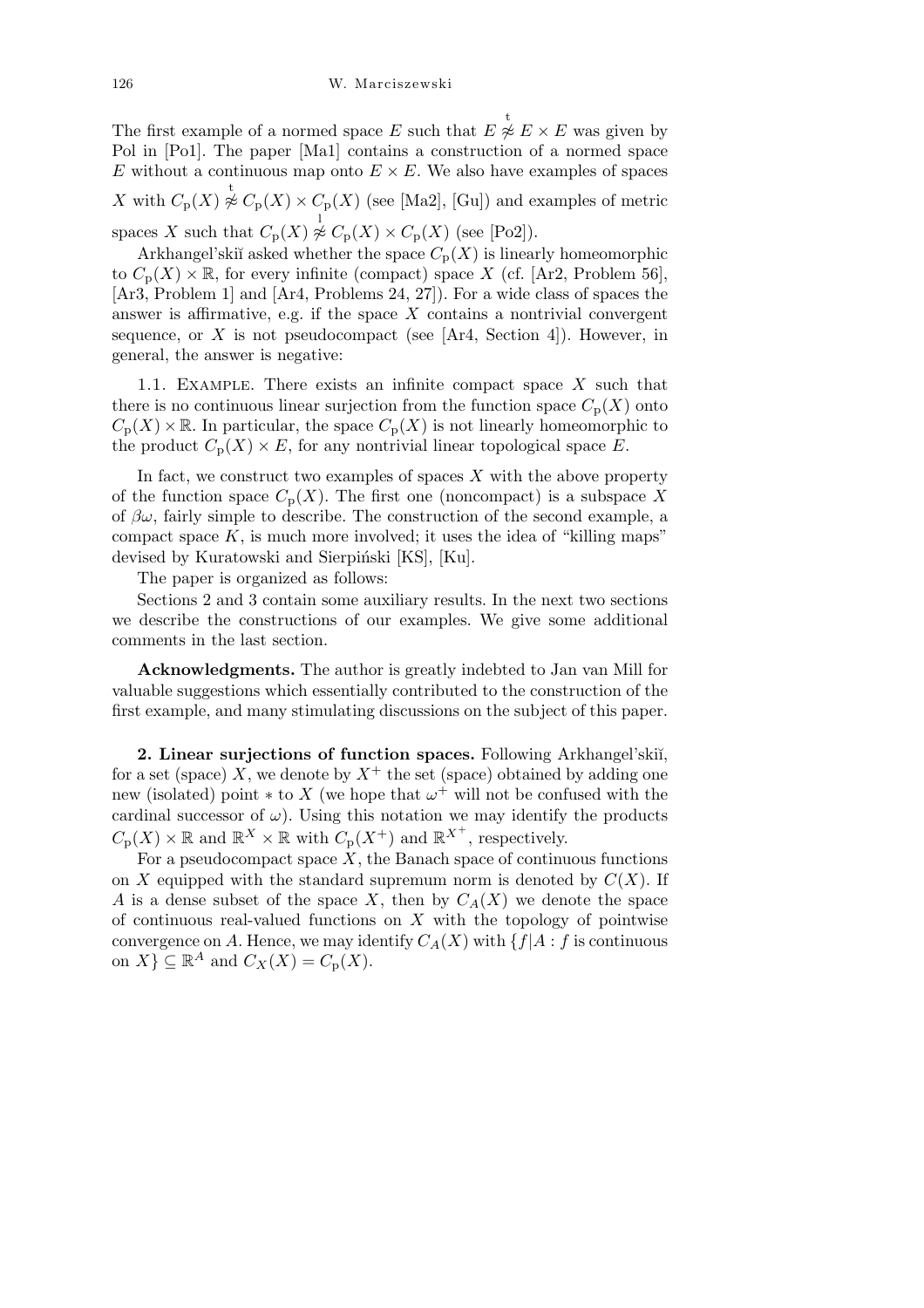Let *E* and *F* be dense linear subspaces of  $\mathbb{R}^A$  and  $\mathbb{R}^B$ , respectively. Let  $T: E \to F$  be a continuous linear surjection. It is well-known that every continuous linear functional on  $\mathbb{R}^A$  (or on  $E$ ) is a linear combination of evaluation functionals. Therefore, for every  $b \in B$ , there is a finite subset of *A*, called the *support* of *b* and denoted by supp(*b*), such that  $Tf(b) =$  $a \in \text{supp}(b)$   $\lambda_{ba} f(a)$  for some nonzero  $\lambda_{ba} \in \mathbb{R}$  and all  $f \in E$  (we refer the reader to [Ar1] and [BdG] for more information about the supports). To simplify the notation, for every  $b \in B$  and  $S \subseteq A$ , we define  $\lambda(b, S) = \sum_{i=1}^{n} a_i$  $\sum\{|\lambda_{ba}| : a \in \text{supp}(b) \cap S\}$ . For fixed  $b \in B$ , one may consider  $\lambda(b, \cdot)$  as a measure (with finite support) on the power set of *A*. Let  $b \in B$ ,  $S \subseteq A$ and  $f \in E$ . Obviously, if  $f(a) = \lambda_{ba}/|\lambda_{ba}|$  for every  $a \in \text{supp}(b) \cap S$ , and  $f(a) = 0$  for every  $a \in \text{supp}(b) \setminus S$ , then  $Tf(b) = \lambda(b, S)$ .

2.1. LEMMA. Let *X* be a separable space and  $\varphi : C_{\mathbf{p}}(X) \to C_{\mathbf{p}}(X) \times$ R *be a continuous linear surjection. Then there exists a countable dense set*  $D \subseteq X$  *such that the map*  $(\pi_D \times id_{\mathbb{R}}) \varphi \pi_D^{-1} : C_D(X) \to C_D(X) \times \mathbb{R}$ *is a continuous linear surjection.*  $(\pi_D : C_p(X) \to C_p(X)$  *is the standard projection.*)

P r o o f. We may identify  $C_p(X) \times \mathbb{R}$  with  $C_p(X^+)$ . Take any countable dense subset  $D_0 \subseteq X^+$  (obviously,  $D_0$  contains the isolated point  $*$ ). By induction we construct countable sets  $D_n$ ,  $n \in \omega$ , defined by  $\mathbf{r}$ 

$$
D_{n+1} = \bigcup \{ \text{supp}(d) : d \in D_i, i \leq n \}.
$$

It is routine to verify that the set  $D =$ S  ${D_n : n \in \omega} \ \{ * \}$  has the required property.  $\blacksquare$ 

2.2. LEMMA. Let  $T: C_D(X) \to C_E(Y)$  be a continuous linear surjection, *where D and E are dense subsets of the spaces X and Y* , *respectively. Let*  $e \in E$  *and*  $U$  *be a neighborhood of the nonempty set*  $S \subseteq \text{supp}(e)$  *in*  $X$ *. Then there exists a neighborhood V of e in Y such that, for every*  $b \in V \cap E$ , *we have*  $\lambda(b, U \cap D) > \lambda(e, S)/2$ .

Proof. We may assume that  $supp(e) \cap U = S$ . Let  $f : X \to [-1,1]$  be a continuous function such that  $f(a) = \lambda_{ea}/|\lambda_{ea}|$  for every  $a \in S$ , and  $f$  takes the value 0 outside *U*. We have  $Tf(e) = \lambda(e, S)$ . Let *V* be a neighborhood of *e* such that, for every  $b \in V \cap E$ ,  $Tf(b) > \lambda(e, S)/2$ . This easily implies that  $\lambda(b, U \cap D) > \lambda(e, S)/2$ .

Let *A* be a countable infinite set and let  $T : \mathbb{R}^A \to \mathbb{R}^A \times \mathbb{R}$  be a continuous linear map. We may identify  $\mathbb{R}^A \times \mathbb{R}$  with  $\mathbb{R}^{A^+}$  and consider *T* as a map between  $\mathbb{R}^A$  and  $\mathbb{R}^{\overline{A}^+}$ . We say that *T* is a *bounded surjection* if  $T | \ell_\infty(A)$  is a continuous surjection of  $\ell_{\infty}(A)$  onto  $\ell_{\infty}(A^+)$  (with respect to the supremum norm in  $\ell_{\infty}(A)$ ). Then it follows that *T* is a surjection onto  $\mathbb{R}^A \times \mathbb{R}$  (but we will not use this fact).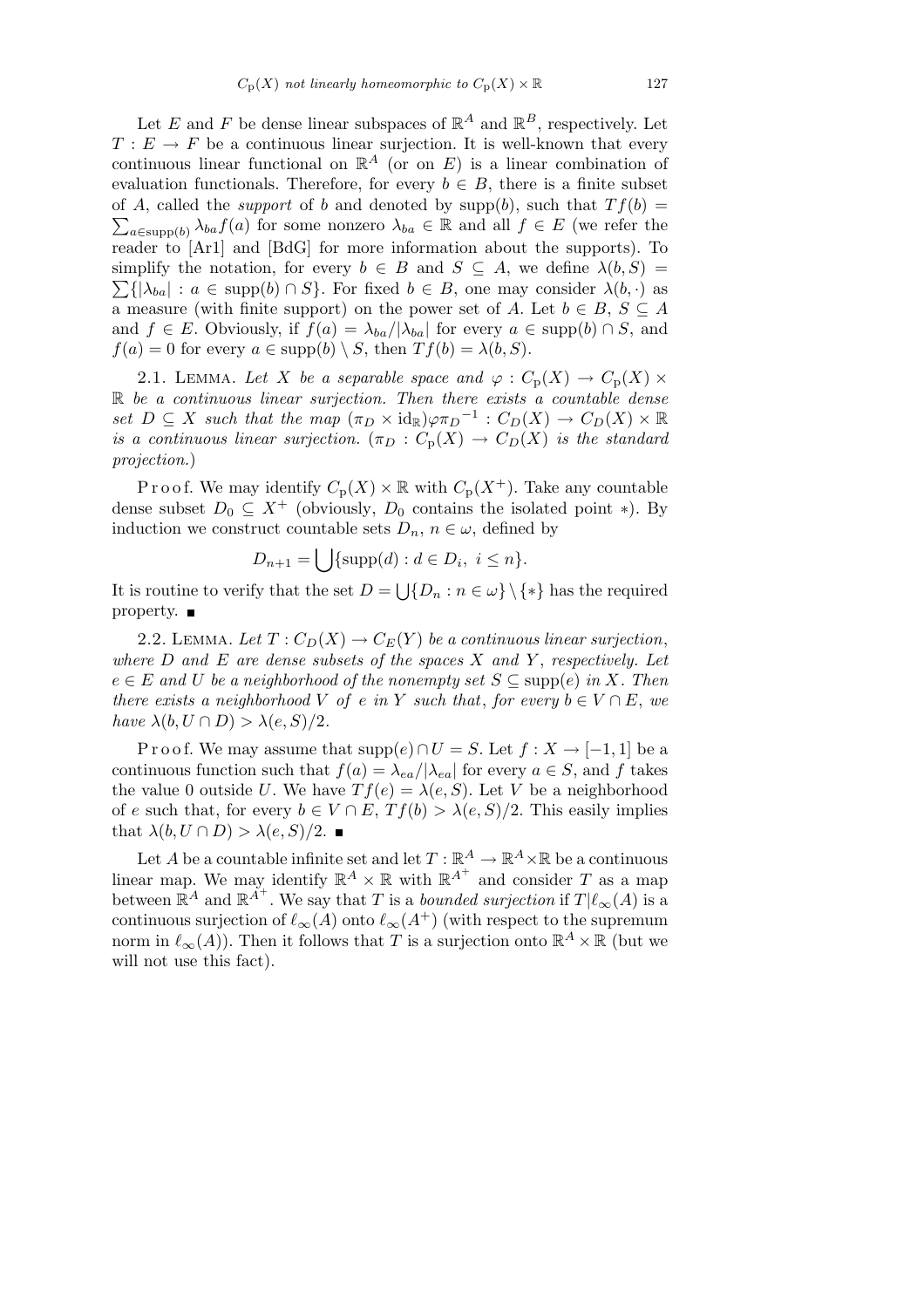For a normed space *E*, we denote by  $B_E(r)$  the closed ball  $\{x \in E :$  $||x|| \leq r$ .

2.3. Lemma. *Let X be a separable pseudocompact space and let T* :  $C_D(X) \to C_D(X) \times \mathbb{R}$  *be a continuous linear surjection, where D is a countable dense subset of X. Then T can be uniquely extended to a continuous bounded linear surjection*  $T': \mathbb{R}^D \to \mathbb{R}^D \times \mathbb{R}$ .

Proof. Since  $C_D(X)$  is a dense linear subspace of  $\mathbb{R}^D$ , the map *T* can be uniquely extended to a continuous linear map  $T' : \mathbb{R}^D \to \mathbb{R}^D \times \mathbb{R}$ . We can also consider *T* as a linear map between  $C(X)$  and  $C(X) \times \mathbb{R}$ . Since the topology in  $C_D(X)$  is weaker than the norm topology, it follows that the graph of *T* is closed in norm. Therefore by the Closed Graph Theorem *T* is continuous in norm. By the Open Mapping Theorem *T* is also an open map in the norm topology. It follows that the image  $T(B_{C(X)}(1))$  of the unit ball in  $C(X)$  is contained in  $B_{C(X^+)}(R)$  and contains  $B_{C(X^+)}(r)$ , for some  $R, r$  $> 0$ . For every  $\varepsilon > 0$ , the intersection  $B_{\ell_{\infty}(D)}(\varepsilon) \cap C_D(X) = \pi_D(B_{C(X)}(\varepsilon))$ is pointwise dense in the pointwise compact ball  $B_{\ell_{\infty}(D)}(\varepsilon)$ . We have the same property for  $X^+$  and  $D^+$ . Hence  $T'(B_{\ell_\infty(D)}(1))$  is contained in the ball  $B_{\ell_{\infty}(D^+)}(R)$  and contains  $B_{\ell_{\infty}(D^+)}(r)$ ; this shows that  $T'$  is a bounded surjection.  $\blacksquare$ 

We need the following simple observation:

2.4. LEMMA. Let E be a normed space and  $F \subseteq E$  be a proper closed *linear subspace of*  $E$ *. Then, for any positive numbers*  $r < R$ *, the algebraic sum*  $B_F(r) + F$  *does not contain*  $B_F(R)$ *.* 

Proof. It is enough to take a functional  $x^*$  on  $E$  of norm 1 which is 0 on *F*, and to consider the images  $x^*(B_E(r) + F)$  and  $x^*(B_E(R))$ .

2.5. LEMMA. Let  $T : \mathbb{R}^{\omega} \to \mathbb{R}^{\omega} \times \mathbb{R}$  be a bounded continuous linear *surjection. Then there exist an*  $\varepsilon > 0$  *and an infinite*  $A \subseteq \omega$  *such that*  $\lambda(n, \{k \in \omega : k > n\}) > \varepsilon$  for every  $n \in A$ .

Proof. By the Open Mapping Theorem the image  $T(B_{\ell_{\infty}(\omega)}(1))$  of the unit ball in  $\ell_{\infty}(\omega)$  contains  $B_{\ell_{\infty}(\omega^+)}(r)$  for some  $r > 0$ . Take a positive  $\varepsilon < r$ . We will prove that  $A_{\varepsilon} = \{n : \lambda(n, \{k \in \omega : k > n\}) > \varepsilon\}$  is infinite.

Suppose the contrary. Let  $m = \max(\bigcup \{\text{supp}(n) : n \in A_{\varepsilon}\} \cup \text{supp}(*)) + 1$ . Then, for every  $a \in m \cup \{*\}$  (we consider *m* as  $\{i \in \omega : i < m\}$ ), we have

(1) 
$$
\lambda(a, \{k \in \omega : k \ge m\}) \le \varepsilon.
$$

Let  $E = \mathbb{R}^m \times \{0\}^{\omega \setminus m}$  and  $F = \{0\}^m \times \mathbb{R}^{\omega \setminus m}$ . Obviously,  $E + F = \mathbb{R}^{\omega}$ . Hence  $T(B_{\ell_{\infty}(\omega)}(1) \cap E) + T(B_{\ell_{\infty}(\omega)}(1) \cap F) = T(B_{\ell_{\infty}(\omega)}(1))$  contains  $B_{\ell_{\infty}(\omega^+)}(r)$ . Consider the projection  $\pi_{m\cup\{*\}}:\mathbb{R}^{\omega^+}\to\mathbb{R}^{m\cup\{*\}}$ . We have dim  $E=m$  and  $\dim \mathbb{R}^{m \cup \{*\}} = m + 1$ , hence  $\pi_{m \cup \{*\}}(T(B_{\ell_\infty(\omega)}(1) \cap E))$  is contained in a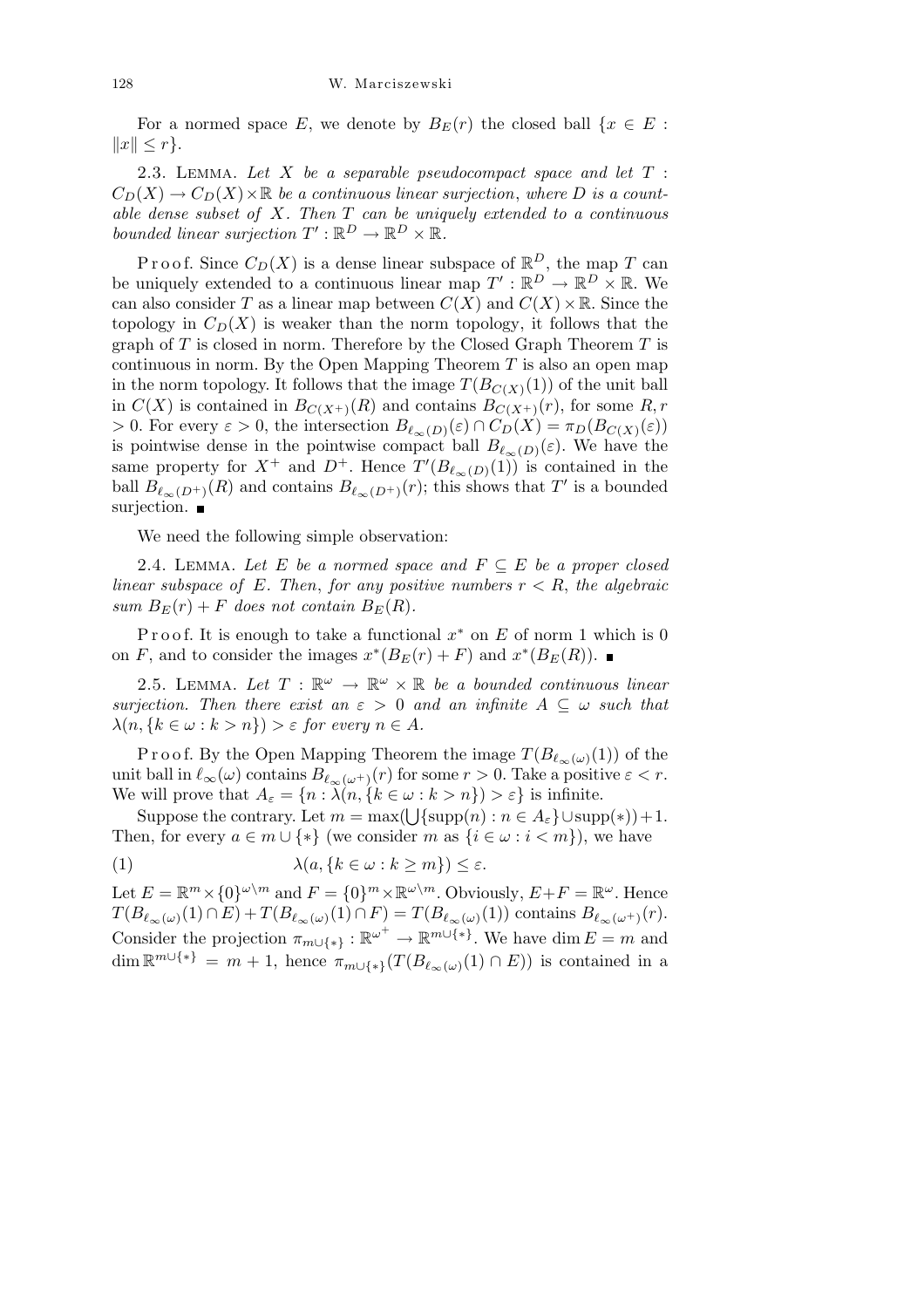proper linear subspace of R *<sup>m</sup>∪{∗}*. On the other hand, from (1) it follows that  $\pi_{m\cup\{*\}}(T(B_{\ell_\infty(\omega)}(1) \cap F))$  is contained in the  $\varepsilon$ -ball in  $\mathbb{R}^{m\cup\{*\}}$  (with respect to the supremum norm). Therefore, by Lemma 2.4, the algebraic  $\lim_{m \cup \{*\}} (T(B_{\ell_{\infty}(\omega)}(1) \cap E)) + \pi_{m \cup \{*\}} (T(B_{\ell_{\infty}(\omega)}(1) \cap F))$  cannot contain the *r*-ball, a contradiction. ■

2.6. LEMMA. Let *D* and  $E \subseteq D$  be countable dense subsets of a separable *pseudocompact space X. Let*  $T: C_D(X) \to C_D(X) \times \mathbb{R}$  *be a continuous linear surjection. Then there exist an*  $\varepsilon > 0$ , *an infinite subset*  $A \subseteq E$  *and a family*  ${S_a : a \in A}$  *of finite pairwise disjoint subsets of D with the following properties*:

(a) *A ∩* S  ${S_a : a \in A} = \emptyset$ ,

(b)  $\lambda(a, S_a) > \varepsilon$  for every  $a \in A$ .

*Moreover*, *if*  $D_1, \ldots, D_m$  *is a finite partition of the set D*, *we may additionally require that*

(c) 
$$
(\exists i \le m)(\forall a \in A) [S_a \subseteq D_i].
$$

P r o o f. By Lemma 2.3 we may consider *T* as a bounded continuous linear surjection between  $\mathbb{R}^D$  and  $\mathbb{R}^D \times \mathbb{R}$ . Let  $D = \{d_n : n \in \omega\}$ . Using Lemma 2.5 we may find  $\delta > 0$  and an infinite  $B \subseteq \omega$  such that  $\lambda(d_n, \{d_k : k > n\}) > \delta$ for every  $n \in B$ . Let  $\{n_i : i \in \omega\}$  be an increasing enumeration of *B*. For every  $i \in \omega$ , put  $P_i = \{d_k \in \text{supp}(d_{n_i}) : k > n_i\}$ . So  $\lambda(d_{n_i}, P_i) > \delta$ . Using suitable refinement of *B*, we may assume that  $n_{i+1} > \max\{k : d_k \in P_i\}$  for suitable remement of *B*, we may assume that  $n_{i+1} > \max\{\kappa : a_k \in P_i\}$  for all  $i \in \omega$ . In particular, the sets  $P_i$  are disjoint and  $\bigcup P_i$  is disjoint from *{d<sup>n</sup>* : *n ∈ B}*.

Now, by induction we will construct distinct points  $a_j \in E$  and disjoint finite sets  $Q_j \subseteq \text{supp}(a_j)$  for  $j \in \omega$ . Suppose that  $a_l$  and  $Q_l$  for  $l < j$  have been constructed, or  $j = 0$ . Let  $H = \{a_l : l < j\} \cup \bigcup \{Q_l : l < j\}$ . Find  $i \in \omega$  such that  $d_{n_i} \notin H$  and  $P_i \cap H = \emptyset$ . Let  $U_i$  be the neighborhood of  $P_i$  in *X* such that  $\text{Cl}_X(U_i) \cap (H \cup \{d_{n_i}\}) = \emptyset$ . By Lemma 2.2 (for  $e = d_{n_i}$ ) and the density of *E* we can find  $a_j \in E \setminus (H \cup \mathrm{Cl}_X(U_i))$  and a finite  $Q_j \subseteq \text{supp}(a_j) \cap U_i$  such that  $\lambda(a_j, Q_j) > \delta/2$ . One can easily verify that the set  $\{a_j : j \in \omega\}$  and the sets  $Q_j$  satisfy the conditions (a) and (b) (for  $\varepsilon = \delta/2$ . To obtain (c) we define  $B_i = \{j \in \omega : \lambda(a_j, Q_j \cap D_i) > \delta/(2m)\}$ for  $i = 1, \ldots, m$ . One of these sets is infinite, say  $B_{i_0}$ . Then the set  $A =$  ${a_j : j \in B_{i_0}}$  and the sets  $S_{a_j} = Q_j$  satisfy (a)–(c) for  $\varepsilon = \delta/(2m)$ .

2.7. LEMMA. Let  $T : \mathbb{R}^{\omega} \to \mathbb{R}^{\omega} \times \mathbb{R}$  be a bounded continuous linear *surjection. Let A be an infinite subset of*  $\omega$  *and let*  $\{S_n : n \in A\}$  *be a family of pairwise disjoint subsets of ω. Then*, *for every δ >* 0, *there exists an infinite subset*  $C \subseteq A$  *with the following property:* 

$$
(\forall n \in C) \left[ \lambda \Big( n, \bigcup \{ S_k : k \in C, \ k \neq n \} \Big) < \delta \right].
$$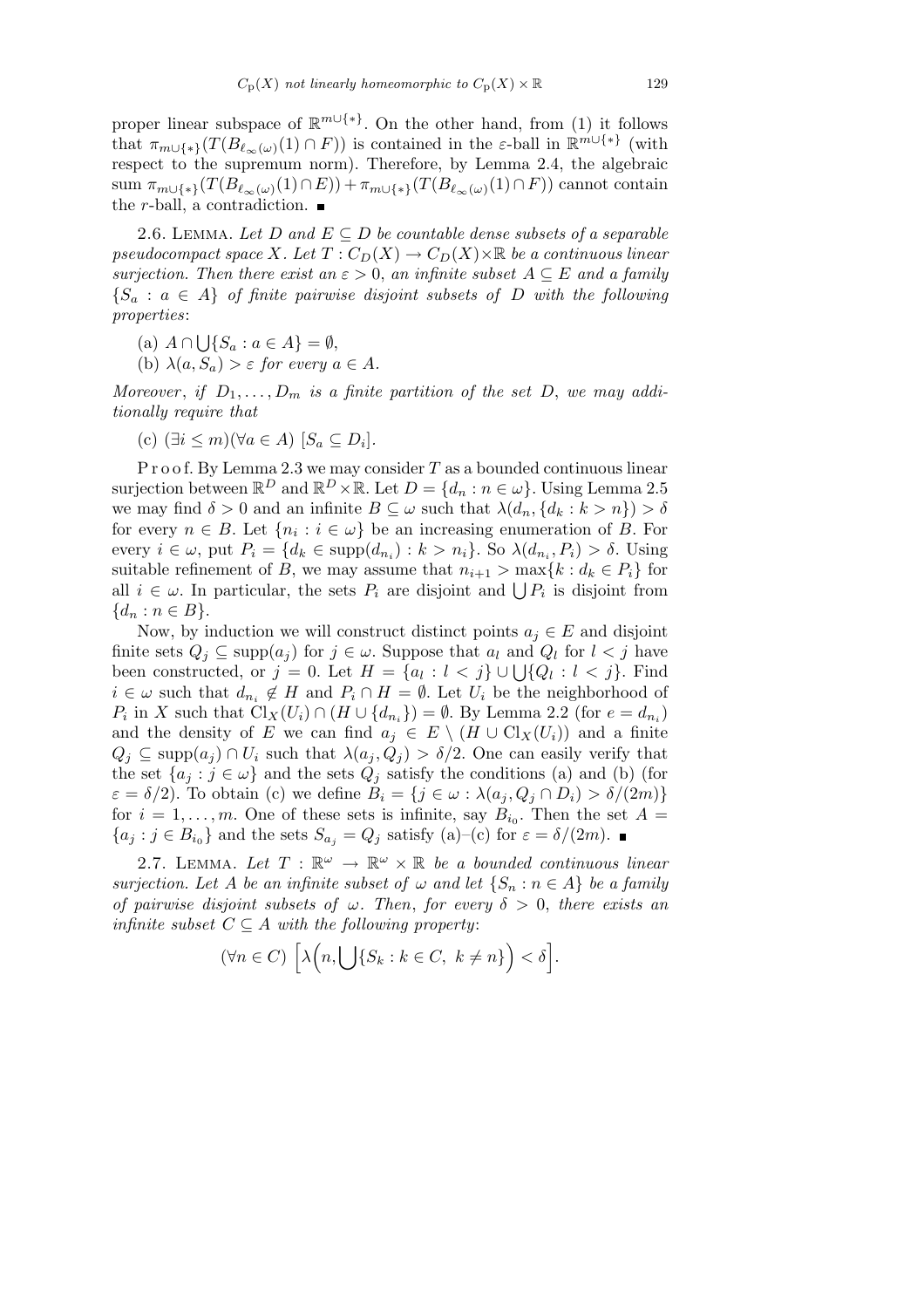Proof. First, we will prove that, for every  $\varepsilon > 0$  and every infinite  $A' \subseteq A$ , there exist an  $m \in A'$  and an infinite  $B \subseteq A'$  such that, for every  $n \in B$ , we have  $\lambda(n, S_m) < \varepsilon$ . Suppose not, i.e. there are  $\varepsilon > 0$  and *A*<sup>*i*</sup> such that, for every  $m \in A'$ , the set  $B_m = \{n \in A' : \lambda(n, S_m) < \varepsilon\}$ is finite. Let *M* be the norm of *T* considered as a map from  $\ell_{\infty}(\omega)$  onto  $\ell_{\infty}(\omega^{+})$ . Take a natural number  $i > M/\varepsilon$ . Pick distinct  $m_1, \ldots, m_i \in A$ <sup>0</sup> and  $n \in A' \setminus \bigcup \{B_{m_j} : j \leq i\}$ . Then we have

$$
\lambda(n,\omega) \geq \lambda\Big(n,\bigcup\{S_{m_j} : j \leq i\}\Big) = \sum \{\lambda(n,S_{m_j}) : j \leq i\} \geq i\varepsilon > M.
$$

This contradicts the fact that *M* is the norm of *T*.

Now, using the above property, we can construct by induction an increasing sequence of points  $(n_i) \in A$  and a decreasing sequence of infinite subsets  $A_i \subseteq A$ ,  $i \in \omega$ , such that:

- (i) (*∀i ∈ ω*)(*∀n ∈ Ai*) [*λ*(*n, S<sup>n</sup><sup>i</sup>* ) *< δ/*2 *<sup>i</sup>*+1],
- $(iii)$   $(\forall i \in \omega)$   $[n_{i+1} \in A_i],$
- (iii)  $(\forall i \in \omega) [S_{n_i} \cap \bigcup {\text{supp}(n_j) : j < i} = \emptyset].$

One can easily compute that the set  $C = \{n_i : i \in \omega\}$  has the required property. ■

**3. Auxiliary properties of**  $\beta\omega$ **. We shall formulate some rather stan**dard properties of  $\beta\omega$  that we will use in the next sections.

3.1. LEMMA. Let  $\{S_n : n \in \omega\}$  be a family of pairwise disjoint subsets *of*  $\omega$ *. Then, for every subset C of*  $\beta\omega \setminus \omega$  *of cardinality less than*  $2^{\omega}$ *, there exists an infinite subset*  $A \subseteq \omega$  *such that*  $C \cap \text{Cl}_{\beta \omega} \cup \{S_n : n \in A\} = C \cap$ *z isss an infinite subset*  $A \subseteq \omega$  *such that*  $C \cap C1_{\beta\omega} \cup \{S_n : n \in A\} = C \cap C$ <br> $\{C1_{\beta\omega}(S_n) : n \in A\}$ . In particular, if all  $S_n$  are finite then  $C \cap C1_{\beta\omega} \cup \{S_n : n \in A\}$ .  $n \in A$ } =  $\emptyset$ *.* 

P r o o f. Let A be an almost disjoint family of cardinality  $2^{\omega}$  of infinite subsets of  $\omega$ , i.e.  $X \cap Y$  is finite for distinct  $X, Y \in \mathcal{A}$ . For subsets  $S, T$  of  $\omega$ we have  $\text{Cl}_{\beta\omega} S \cap \text{Cl}_{\beta\omega} T = \text{Cl}_{\beta\omega} (S \cap T)$ . It follows that, for distinct  $X, Y \in \mathcal{A}$ , we have  $Cl_{\beta\omega} S \cap Cl_{\beta\omega} I = Cl_{\beta\omega}(S \cap I)$ . It follows that, for distinct  $X, Y \in A$ ,<br>we have  $Cl_{\beta\omega} \bigcup \{S_n : n \in X\} \cap Cl_{\beta\omega} \bigcup \{S_n : n \in Y\} = Cl_{\beta\omega} \bigcup \{S_n : n \in X\}$  $(X \cap Y)$ } =  $\bigcup \{Cl_{\beta\omega}(S_n) : n \in (X \cap Y)\}\$ . Therefore the sets  $Cl_{\beta\omega}\bigcup\{S_n : n \in (X \cap Y)\}\$ . Therefore the sets  $Cl_{\beta\omega}\bigcup\{S_n : n \in (X \cap Y)\}\$ .  $(X \cap Y) = \bigcup \{ \bigcup_{\beta \omega} (\overline{S}_n) : n \in \mathbb{X} \}, \text{ for } X \in \mathcal{A}, \text{ are disjoint. Since } \mathcal{A} \text{ has cardinality.}$  $\Delta$  *j*  $\setminus \bigcup \{C_1 \beta_{\omega}(\mathcal{S}_n) : n \in \mathcal{X} \}$ , for  $\Lambda \in \mathcal{A}$ , are disjoint. Since  $\mathcal{A}$  has cardinality  $2^{\omega}$  we can find  $A \in \mathcal{A}$  such that  $C \cap (\mathrm{Cl}_{\beta\omega} \cup \{S_n : n \in A\} \setminus \bigcup \{\mathrm{Cl}_{\beta\omega}(S_n) : n \in A\} \setminus \bigcup \{\mathrm{Cl}_{$  $n \in A$ }) =  $\emptyset$ , which gives us the required property.

For a bounded function  $f: \omega \to \mathbb{R}$ , by  $\widehat{f}: \beta \omega \to \mathbb{R}$  we denote the unique continuous extension of *f* over  $\beta\omega$ . If *X* is a subset of  $\omega$  then  $\chi_X : \omega \to$ *{*0*,* 1*}* denotes the characteristic function of *X*. Lemma 3.1 easily implies the following:

3.2. COROLLARY. Let  $\{(a_{\alpha},b_{\alpha}): \alpha < \kappa\}$  be a set of pairs of points of *βω of cardinality κ <* 2 *<sup>ω</sup>. Let {S<sup>n</sup>* : *n ∈ ω} be a family of pairwise disjoint*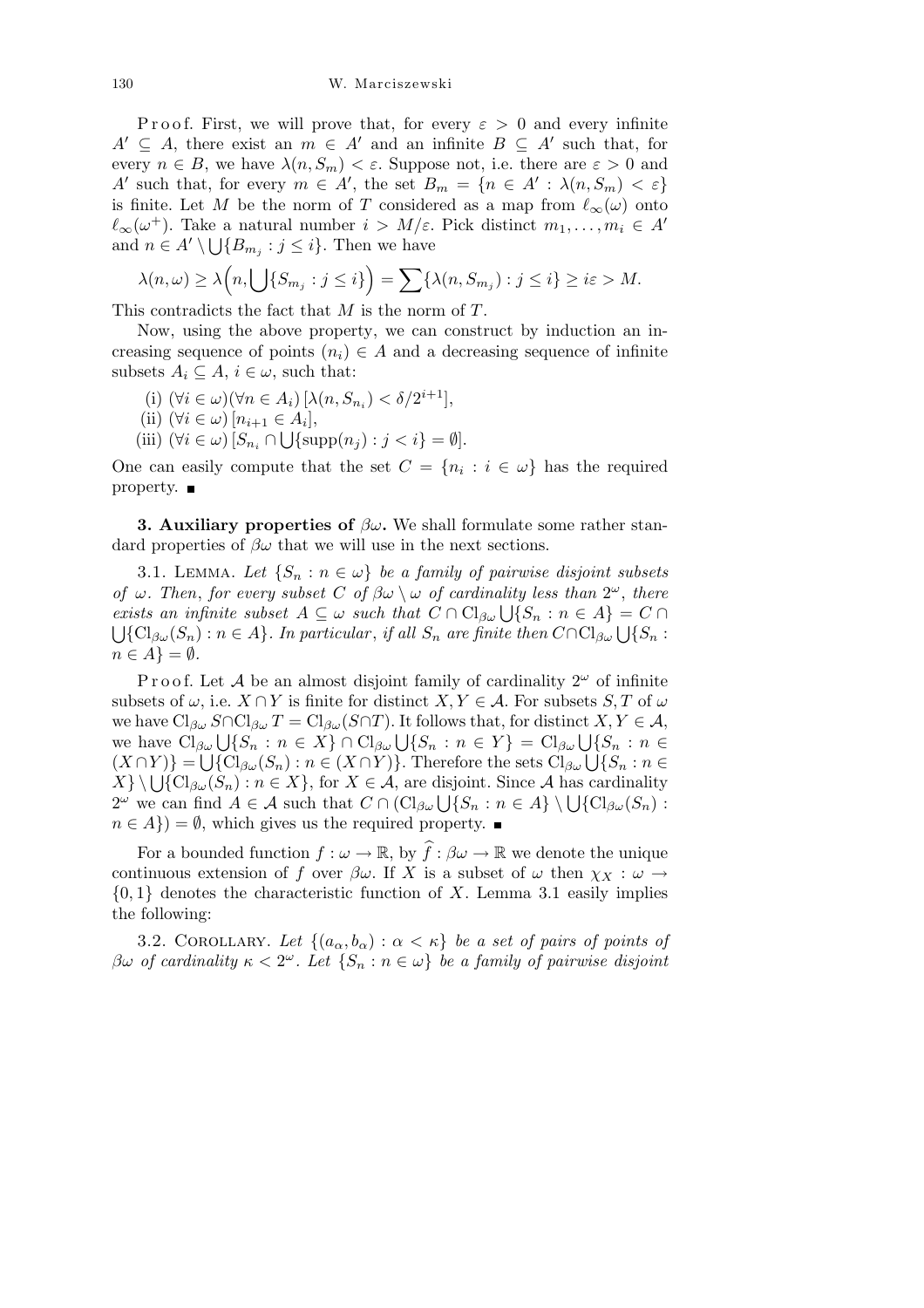*subsets of*  $\omega$  *such that, for every*  $n \in \omega$  *and*  $\alpha < \kappa$ *, we have*  $\hat{\chi}_{S_n}(a_\alpha)$  =  $\hat{\chi}_{S_n}(b_\alpha)$ . Then there is an infinite subset  $A \subseteq \omega$  such that for every  $A' \subseteq A$ *and for*  $S = \bigcup \{S_n : n \in A'\}$ , *we have*  $\hat{\chi}_S(a_\alpha) = \hat{\chi}_S(b_\alpha)$  *for all*  $\alpha < \kappa$ *.* 

3.3. LEMMA. Let  $\{f_\alpha : \omega \to \{0,1\} : \alpha < \kappa\}$  be a set of functions of *cardinality*  $\kappa < 2^{\omega}$ *. Let A be an infinite subset of*  $\omega$ *. Then there exist two distinct points*  $a, b \in Cl_{\beta\omega}$  *A such that*  $\widehat{f}_{\alpha}(a) = \widehat{f}_{\alpha}(b)$  *for all*  $\alpha < \kappa$ *.* 

P r o o f. This follows from the fact that  $Cl_{\beta\omega} A$ , being homeomorphic to  $\beta\omega$ , has the weight  $2^{\omega}$ , and therefore its points cannot be separated by the family of continuous functions of smaller cardinality.  $\blacksquare$ 

**4. The first example.** Recall that a point  $p \in \beta \omega \setminus \omega$  is a *weak P-point* if *p* is not in the closure of any countable set  $D \subseteq \beta \omega \setminus (\omega \cup \{p\})$ ; see [vM1]. Kunen [Kun, Theorem 0.1] proved that there exist  $2^{2^{\omega}}$  weak *P*-points in *βω \ ω*.

For every infinite subset *A* of  $\omega$  we choose a weak *P*-point  $p_A$  in  $\beta \omega \setminus \omega$ in such a way that  $A \in p_A$  and  $p_A$  and  $p_{A'}$  are not equivalent (via bijection of  $\omega$ ) for  $A \neq A'$ . Let  $X = \omega \cup \{p_A : A \subseteq \omega, A \text{ infinite}\}\subseteq \beta\omega$ . Every dense subset *D* of *X* contains  $\omega$  and every continuous bounded function on *D* can be uniquely extended to a continuous function on *X*. Since every sequence in  $\omega$  has an accumulation point in *X*, the space *X* is pseudocompact. Every countable subset  $C \subseteq X \setminus \omega$  is closed and discrete in *X*. The space *X* has also the following property:

4.1. Lemma. *Let C be a countable subset of X and let A be an infinite family of pairwise disjoint finite subsets of C. Then A contains an infinite subfamily which is discrete in C.*

Proof. Since  $C \setminus \omega$  is closed and discrete in X, it is enough to apply Lemma 3.1 for the family  $\{S \cap \omega : S \in \mathcal{A}\}\$ and the set  $C \setminus \omega$ .

4.2. Theorem. *There is no continuous linear surjection of the space*  $C_p(X)$  *onto*  $C_p(X) \times \mathbb{R}$ .

Proof. Suppose the contrary. Let  $\varphi : C_p(X) \to C_p(X) \times \mathbb{R}$  be a continuous linear surjection. By Lemma 2.1 there exists a countable dense set  $D \subseteq X$  such that the map  $T = (\pi_D \times id_{\mathbb{R}}) \varphi \pi_D^{-1} : C_D(X) \to C_D(X) \times \mathbb{R}$  is a continuous linear surjection. The key point of the proof is the following:

CLAIM. *There are a*  $\delta > 0$ , *a point*  $p \in X \setminus \omega$ , *an infinite set*  $G \subseteq \omega$ , *and a family*  ${V_n : n \in G}$  *of clopen subsets of D such that*:

(i)  ${V_n : n \in G}$  *is discrete in D*,

(ii)  $p \in Cl_X G$ ,

(iii) supp(*p*) *∩* Cl*X*( S  ${V_n : n \in G}$  =  $\emptyset$ , *where* supp(*p*) *is the support of p with respect to*  $\varphi$ ,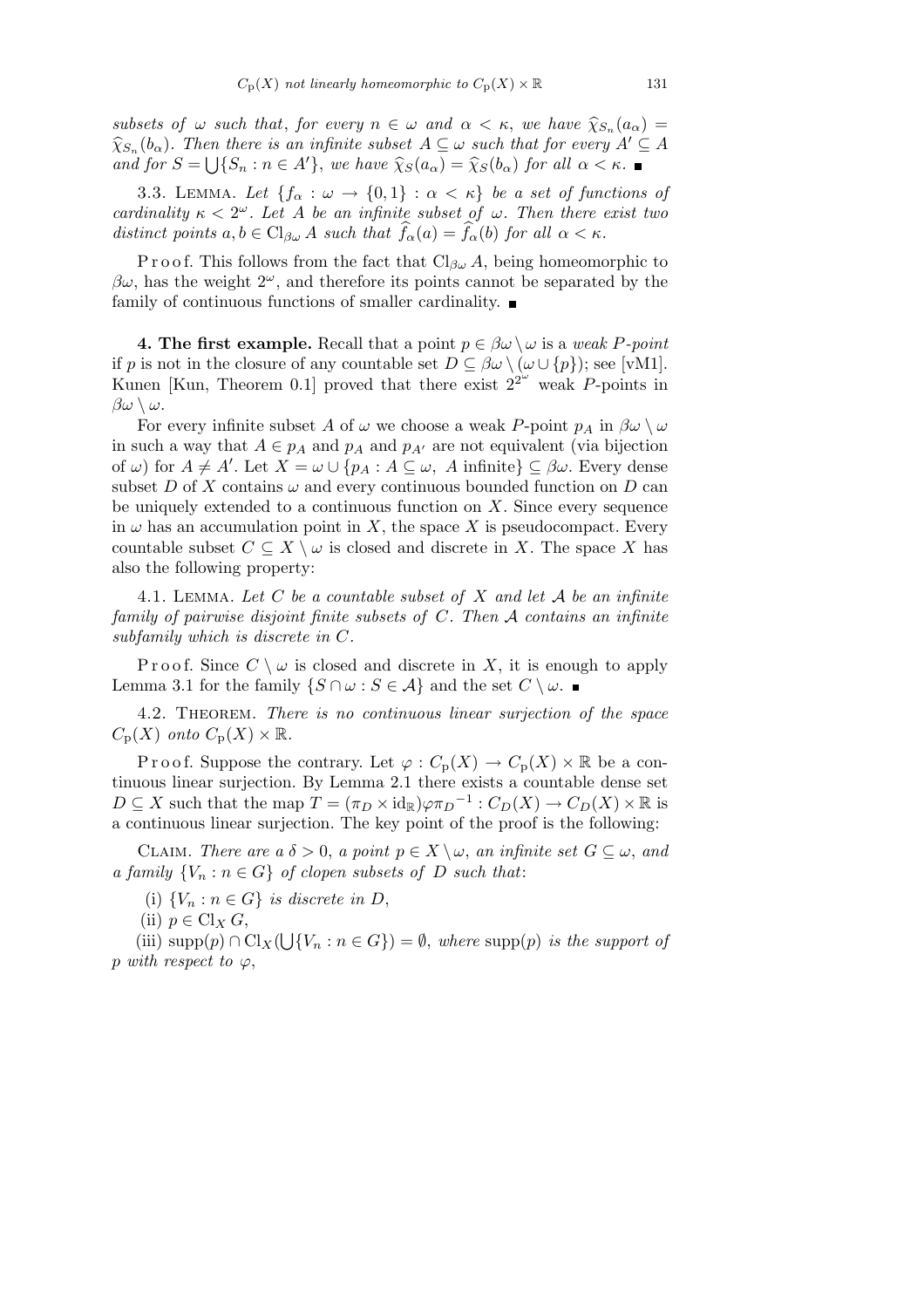$(iv)$   $(\forall n \in G)$   $[\lambda(n, V_n) > \delta],$  $(v)$   $(vn \in G)$   $[\lambda(n, V_n) > 0],$ <br>  $(v)$   $(\forall n \in G)$   $[\lambda(n, \bigcup \{V_k : k \in G \setminus \{n\}\}) < \delta/2].$ 

From the above claim it is easy to derive a contradiction: By (i) we can define a continuous function  $f : D \to [-1,1]$  such that *f* takes the value 0 outside  $\bigcup \{V_n : n \in G\}$ , and  $f(a) = \lambda_{na}/|\lambda_{na}|$  for all  $n \in G$  and  $a \in G$ supp $(n) \cap V_n$ . From (iv) and (v) we conclude that  $Tf(n) > \delta/2$  for all  $n \in G$ . Let  $f' : X \to [-1,1]$  be the unique continuous extension of f. From (iii) it follows that  $f'$  takes the value 0 on supp(p). Therefore  $\varphi(f')(p) = 0$ . Since  $\varphi(f')|G = Tf|G$ , the condition (ii) contradicts the continuity of  $\varphi(f')$  at *p*.

It remains to prove the Claim: Applying Lemma 2.6 for  $E = \omega$  we can find  $\varepsilon$  and  $A \subseteq \omega$  and  $S_n \subseteq D$ , for  $n \in A$ , satisfying conditions (a) and (b) of 2.6. Using the last condition of 2.6 we may also require that, for all  $n \in A$ , we have  $S_n \subseteq \omega$ , or, for all  $n \in A$ , we have  $S_n \cap \omega = \emptyset$ . By Lemma 4.1 we may additionally assume that the family  $\{S_n : n \in A\}$  is discrete in *D*. Let  $\{n_i : i \in \omega\}$  be an increasing enumeration of *A*. Put  $s_i = \max\{|\lambda_{n_i}a| : a \in S_{n_i}\}.$  We will consider three cases:

Case 1: *For every*  $n \in A$  *we have*  $S_n \subseteq \omega$ , and  $\limsup_{i \to \infty} s_i = s > 0$ . Then we can find an infinite subset  $C \subseteq \omega$  such that, for all  $i \in C$ , there is  $k_i \in S_{n_i}$  with  $|\lambda_{n_i k_i}| > s/2$ . Without loss of generality we may assume that  $C = \omega$ . Let  $B = \{k_i : i \in \omega\}$ ; by 2.6(a) we have  $A \cap B = \emptyset$ . Applying Lemma 2.7 (for the sets  $\{k_i\}$ ) we may also assume that

(2) 
$$
(\forall i \in \omega) [\lambda(n_i, B \setminus \{k_i\}) < s/4].
$$

We may assume that  $\omega \setminus A$  and  $\omega \setminus B$  are infinite. Let  $\sigma : \omega \to \omega$  be a bijection such that  $\sigma(n_i) = k_i$  for every  $i \in \omega$ .

Now, consider the support (with respect to  $\varphi$ ) of the point  $p_A$ . Suppose that there is  $q \in \text{supp}(p_A) \setminus \omega$  such that  $B \in q$ . Since *A* and *B* are disjoint,  $q \neq p_A$ . Therefore there exists  $A_q \in p_A$  such that  $\sigma(A_q) \notin q$ . Let  $E =$  $\bigcap \{A_q : q \in \text{supp}(p_A) \setminus \omega, B \in q\} \cap A \in p_A$ . Put  $F = \sigma(E)$ , so that  $F \notin q$  for all  $q \in \text{supp}(p_A) \setminus \omega$ . Let  $H = F \setminus (\text{supp}(p_A) \cap \omega)$  and  $G = \sigma^{-1}(H)$ . Hence supp $(p_A)$  is disjoint from the closure of *H* in *X* and we still have  $G \in p_A$ . Now, we can define  $\delta = s/2$ ,  $p = p_A$  and  $V_{n_i} = \{k_i\}$  for  $n_i \in G$ . It can be easily verified that all conditions of the Claim are satisfied ((i) follows from the discreteness of  $\{S_n : n \in A\}$ , (v) follows from (2)).

Case 2: *For every*  $n \in A$ ,  $S_n \subseteq \omega$  *and*  $\limsup_{i \to \infty} s_i = 0$ . Put  $B =$  $\bigcup \{S_n : n \in A\}$ . Applying Lemma 2.7 we may assume that

(3) 
$$
(\forall i \in \omega) [\lambda(n_i, B \setminus S_{n_i}) < \varepsilon/4].
$$

Let  $r = \sup\{\lambda(n_i, S_{n_i}) : i \in \omega\}$ . We have  $r < \infty$  since *T* is bounded.

Again, consider the support of  $p_A$ . Put  $G = A \setminus \{n \in A : S_n \cap \text{supp}(p_A)\}\)$  $\neq \emptyset$ . Obviously,  $G \in p_A$ .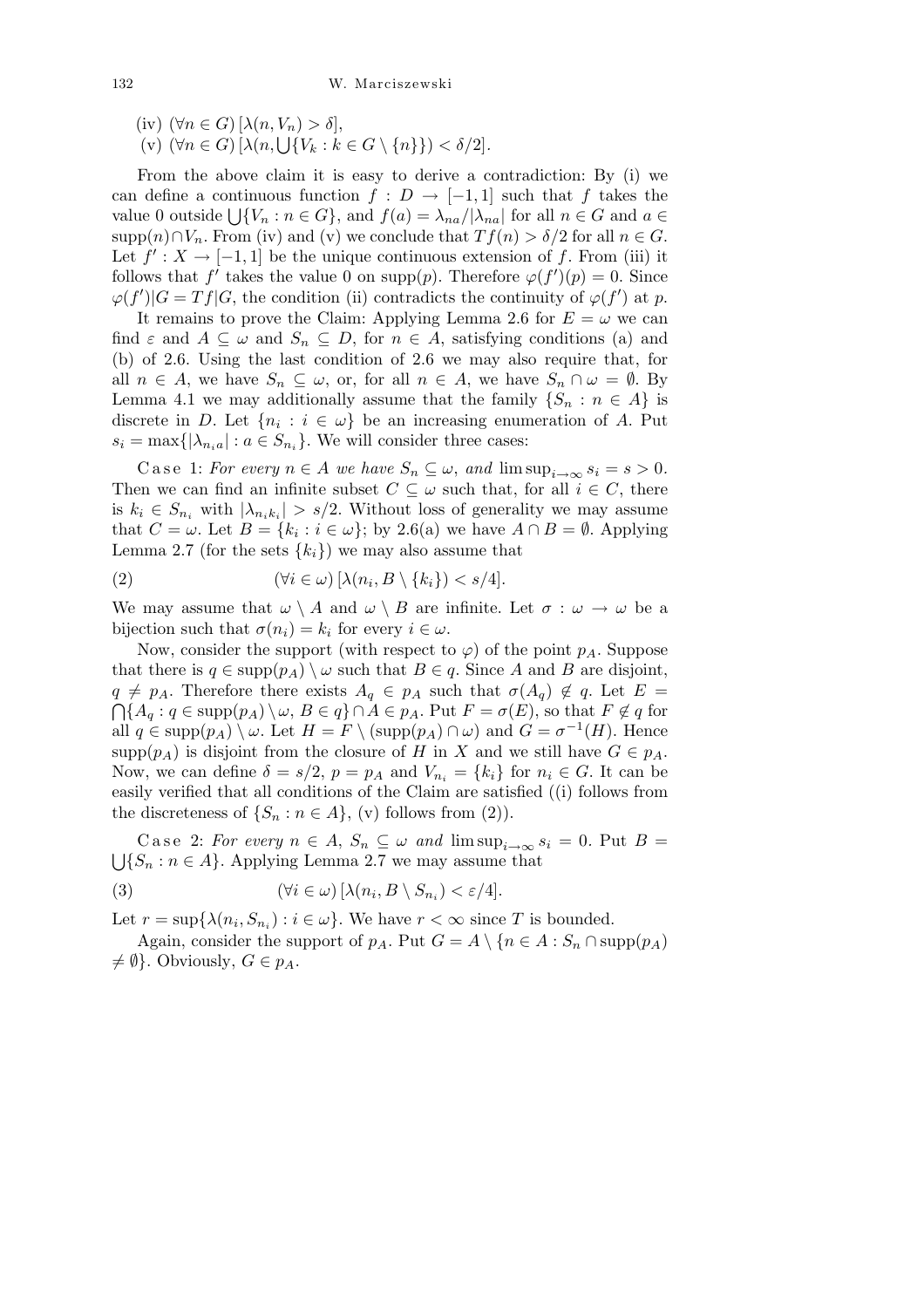Let *m'* denote the cardinality of  $Q = \{q \in \text{supp}(p_A) \setminus \omega, B \in q\}$ . Put  $m = m' + 1$ . By our assumption on  $(s_i)$  we may require that, for every  $n_i \in G$  and  $k \in S_{n_i}$ , we have  $|\lambda_{n_i k}| \langle \varepsilon/(4m)$ . Take a natural number  $p > 4mr/\varepsilon$ . For every  $n_i \in G$ , we can find a partition  $S_{n_i} = P_1^i \cup \ldots \cup P_p^i$ such that  $\lambda(n_i, P_j^i) < \varepsilon/(2m)$  for all  $j \leq p$  (some  $P_j^i$  may be empty). Put  $C_j = \bigcup \{P_j^i : n_i \in G\}$  for all  $j \leq p$ . So  $\{C_j : j \leq p\}$  is a partition of B. For every  $q \in Q$  pick  $j(q)$  such that  $C_{j(q)} \in q$ . Let  $V_{n_i} = S_{n_i} \setminus \bigcup \{C_{j(q)} : q \in Q\}$ for  $n_i \in G$ . The choice of *G* and the sets  $C_{j(q)}$  guarantees that the conditions (ii) and (iii) of the Claim are satisfied for  $p = p_A$ . The inequality (3) implies (v) for  $\delta = \varepsilon/2$ . The condition (i) again follows from the discreteness of  ${S_n : n \in A}$ . Finally, for all  $n_i \in G$  we have  $\frac{1}{2}$  $\mathbf{r}$ 

(4) 
$$
\lambda(n_i, V_{n_i}) = \lambda\Big(n_i, S_{n_i} \setminus \bigcup \{P_{j(q)} : q \in Q\}\Big) > \varepsilon - m'(\varepsilon/(2m)) > \varepsilon/2,
$$

which shows (iv).

Case 3: *For every*  $n \in A$ ,  $S_n \cap \omega = \emptyset$ . We can find disjoint clopen neighborhoods  $U_n$  of  $S_n$  in  $D$ , for every  $n \in A$ . We may also require that  ${U_n : n \in A}$  is discrete in *D*.

Applying Lemma 2.7 (for the sets  $U_n$ ) we may assume that

(5) 
$$
(\forall n \in A) \left[ \lambda \left( n, \bigcup \{ U_k : k \in A, k \neq n \} \right) < \varepsilon / 2 \right]
$$

Put  $G = A \setminus \{n \in A : S_n \cap \text{supp}(p_A) \neq \emptyset\}$  and  $B =$ *{S<sup>n</sup>* : *n ∈ G}*. The set *B* is closed in *X* and disjoint from supp $(p_A)$ . Let *W* be a clopen neighborhood of supp $(p_A)$  in *X* disjoint from *B*. Put  $V_n = U_n \setminus W$  for  $n \in G$ . Then  $\text{Cl}_X(\bigcup \{V_n : n \in G\}) \cap \text{supp}(p_A) = \emptyset$ . Since  $S_n \subseteq V_n$  for  $n \in G$ , we have

(6) 
$$
(\forall n \in G) [\lambda(n, V_n) > \varepsilon].
$$

We put  $\delta = \varepsilon$  and again  $p = p_A$ . Inequalities (5) and (6) give us the last two conditions of the Claim.

**5. The construction of the compact space** *K***.** First, we need to  $Z \subseteq \{\alpha < 2^{\omega}\}, P_Z : \{0, 1\}^{\omega} \to \{0, 1\}^{\mathbb{Z}}$ is the projection; additionally we put  $p_{\alpha} = P_{\{\alpha\}}$  for  $\alpha < 2^{\omega}$ . Given a family of functions  ${f_{\alpha}: \omega \to \{0,1\} : \alpha < 2^{\omega}\}\text{, we denote by } F \text{ the diagonal}$ map  $\Delta_{\alpha < 2^{\omega}} f_{\alpha} : \omega \to \{0, 1\}^{2^{\omega}}$ . We also define  $F_Z = \Delta_{\alpha \in Z} f_{\alpha} : \omega \to \omega$  $\{0,1\}^Z = P_Z \circ F$  for  $Z \subseteq \{\alpha < 2^{\omega}\}\$ . We put  $K = \text{Cl}_{\{0,1\}^2}(\mathcal{F}(\omega))$  and  $K_Z = Cl_{\{0,1\}^Z}(F_Z(\omega)) = P_Z(K).$ 

Our second example will be the compact space  $K$  for a suitably chosen family  ${f_\alpha : \alpha < 2^\omega}$ . We will construct this family by transfinite induction "killing" all potential continuous linear surjections from  $C_p(K)$  onto  $C_p(K) \times \mathbb{R}$ .

*.*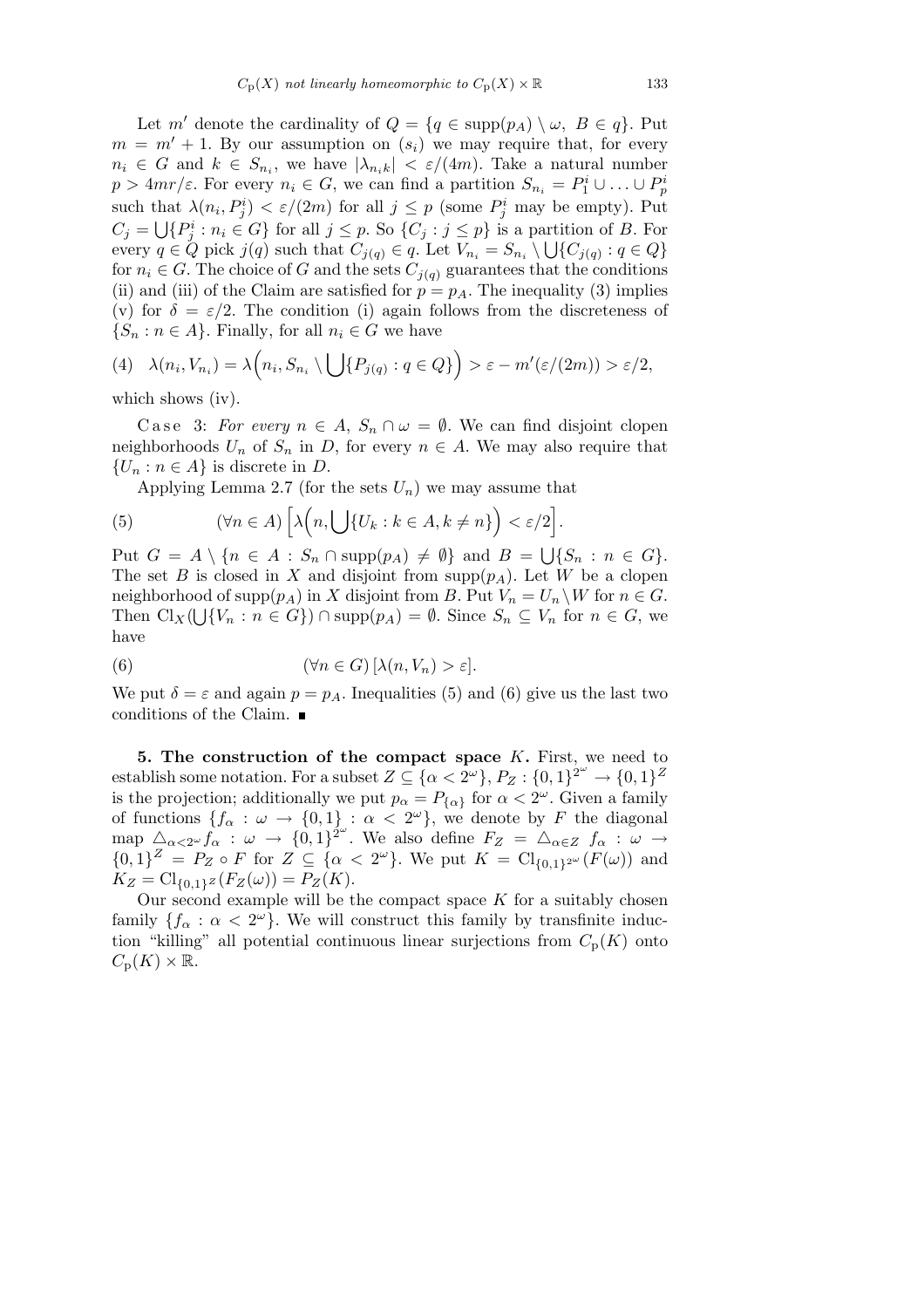For every  $n \in \omega$ , the function  $f_n : \omega \to \{0,1\}$  is the characteristic function of the singleton  $\{n\}$ . Then we have  $F_\omega(n) = f_n$  for  $n \in \omega$ .

Let  $\mathcal T$  be the family of all pairs  $(D, T)$  such that

- (a) *D* is a countable subset of  $\{0,1\}^{\mathbb{Z}_D}$  for some countable  $Z_D \subseteq \{\alpha \leq \alpha\}$  $2^{\omega}$ *}* such that  $\omega \subseteq Z_D$ ,
- (b) there is a map  $\tau_D : \omega \to D$  such that  $\tau_D(n)|\omega = f_n$  for every  $n \in \omega$ ,
- (c)  $T: \mathbb{R}^D \to \mathbb{R}^D \times \mathbb{R} \approx \mathbb{R}^{D^+}$  is a bounded continuous linear surjection,
- (d) there exist an  $\varepsilon > 0$ , an infinite subset  $A \subseteq \omega$  and a family  $\{S_n :$  $n \in A$  of finite pairwise disjoint subsets of *D* with the following properties:
	- $(d1)$   $\tau_D(A)$   $\cap$ S *{S<sup>n</sup>* : *n ∈ A}* = *∅*,
	- (d2)  $\lambda(\tau_D(n), S_n) > \varepsilon$  for every  $n \in A$ , where the function  $\lambda(\cdot, \cdot)$  is defined by the surjection *T*,
	- (d3) ( $(\forall n \in A)(\forall d \in S_n) [\lambda_{\tau_D(n)d} > 0]$ ) or  $((\forall n \in A)(\forall d \in S_n) [\lambda_{\tau_D(n)d} < 0]).$

The family *T* has cardinality  $2^{\omega}$  and we may enumerate it as  $\{(D_{\alpha}, T_{\alpha})$ :  $\omega \leq \alpha < 2^{\omega}$  } in such a way that  $\beta < \alpha$  for every  $\beta \in Z_{D_{\alpha}}$ . We put  $Z_{\alpha} = Z_{D_{\alpha}}$ (i.e.  $D_{\alpha}$  is a subset of  $\{0,1\}^{\mathbb{Z}_{\alpha}}$ ) and  $\tau_{\alpha} = \tau_{D_{\alpha}}$ .

Our construction is based on the following:

5.1. LEMMA. *There exist a family of functions*  ${f_{\alpha}: \omega \to \{0,1\} : \alpha \in \mathbb{R}^n}$  $[\omega, 2^{\omega}]$ *}* and a set of points  $\{a_{\alpha}, b_{\alpha} \in \beta \omega : \alpha \in [\omega, 2^{\omega})\}$  such that the fol*lowing conditions are satisfied for all*  $\alpha \in [\omega, 2^{\omega})$  (*here we use the notation defined above and in Sec.* 3):

(i)  $(\forall \beta, \gamma \leq \alpha) \left[ \widehat{f}_{\gamma}(a_{\beta}) = \widehat{f}_{\gamma}(b_{\beta}) \right],$ 

(ii) if  $F_{Z_\alpha}(\omega) \subseteq D_\alpha \subseteq K_{Z_\alpha}$  then, for every  $E \subseteq \{0,1\}^{2^\omega}$  such that  $P_{Z_{\alpha}}|E$  is a bijection of E onto  $D_{\alpha}$  and  $P_{Z_{\alpha}\cup{\{\alpha\}}}(E) \subseteq K_{Z_{\alpha}\cup{\{\alpha\}}},$  for  $g =$  $T_{\alpha}(p_{\alpha} \circ (P_{Z_{\alpha}}|E)^{-1})$  we have  $g \widehat{\circ \tau_{\alpha}}(a_{\alpha}) \neq g \widehat{\circ \tau_{\alpha}}(b_{\alpha}).$ 

We will prove this lemma later in this section.

Let  ${f_\alpha : \omega \to \{0,1\} : \alpha < 2^\omega\}$  be the family consisting of the functions given by Lemma 5.1 and the previously defined functions  $f_n, n \in \omega$ . Let K be the compact space generated by this family of functions (see the beginning of this section for the definition of *K*). Then the space *K* has the following property:

5.2. Theorem. *There is no continuous linear surjection of the space*  $C_p(K)$  *onto*  $C_p(K) \times \mathbb{R}$ *.* 

P r o o f. Assume, towards a contradiction, that  $\varphi: C_p(K) \to C_p(K) \times \mathbb{R}$  is a continuous linear surjection. By Lemma 2.1 there exists a countable dense  $E \subseteq K$  such that the map  $U = (\pi_E \times id_{\mathbb{R}}) \varphi \pi_E^{-1} : C_E(K) \to C_E(K) \times \mathbb{R}$ is a continuous linear surjection. By Lemma 2.3 we may consider *U* as a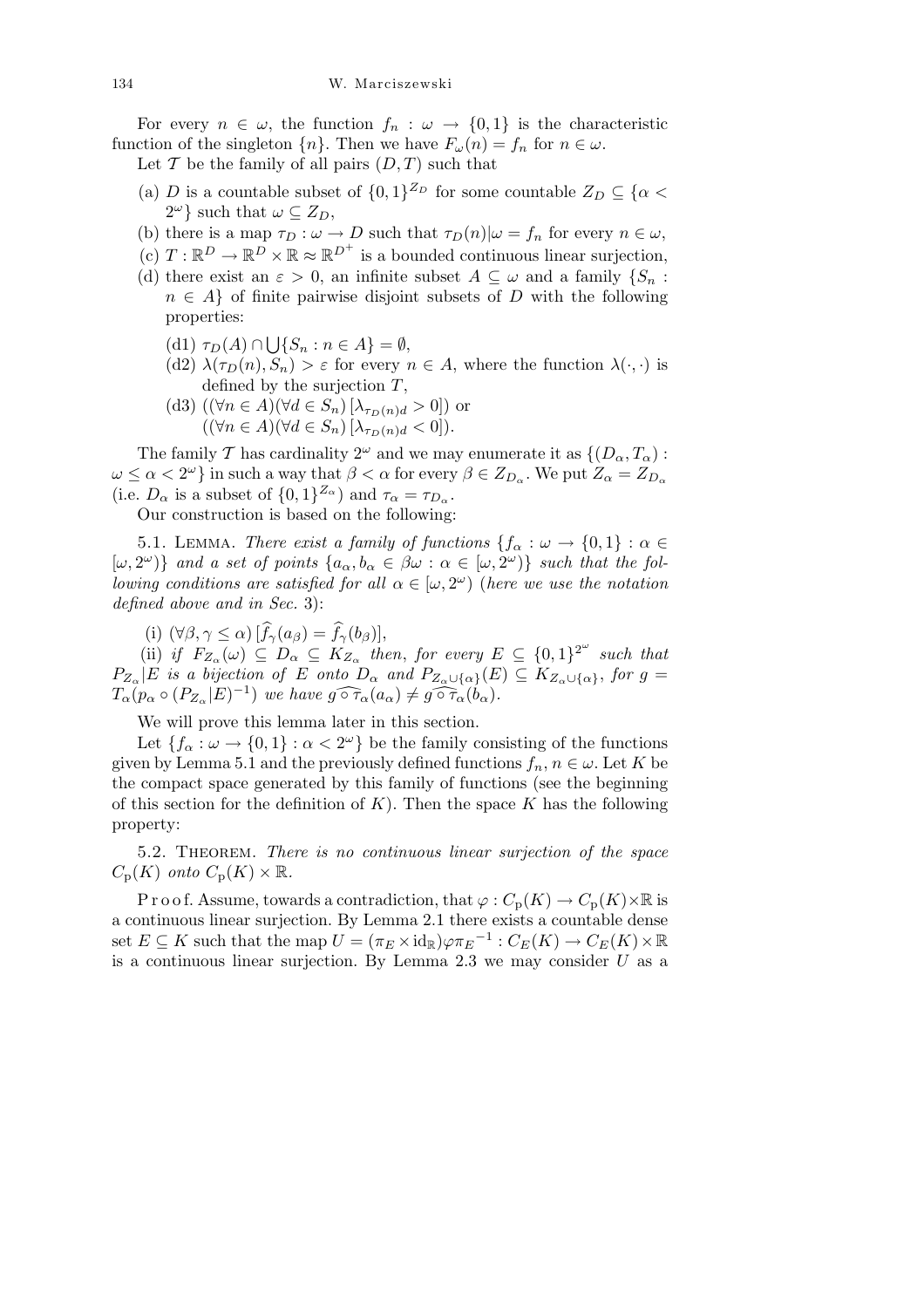bounded continuous linear surjection between  $\mathbb{R}^E$  and  $\mathbb{R}^E \times \mathbb{R}$ . Further,  $F(\omega)$ is a dense subset of *K* consisting of isolated points, therefore  $F(\omega) \subseteq E$ . Using Lemma 2.6 (for *U*, *E* and  $F(\omega)$ ) we can find an  $\varepsilon > 0$ , an infinite subset  $A \subseteq \omega$  and a family  $\{P_n : n \in A\}$  of finite pairwise disjoint subsets of *E* with the following properties:

- (e1) *F*(*A*) *∩* S *{P<sup>n</sup>* : *n ∈ A}* = *∅*,
- (e2)  $\lambda(F(n), P_n) > \varepsilon$  for every  $n \in A$ ,
- $(e3)$   $((\forall n \in A)(\forall e \in P_n) [\lambda_{F(n)e} > 0])$  or
	- $((\forall n \in A)(\forall e \in P_n)[\lambda_{F(n)e} < 0]).$

Take a countable subset  $Z \subseteq \{ \alpha < 2^{\omega} \}$  such that  $\omega \subseteq Z$  and the projection *P***Z** is injective on *E*. Let  $D = P_Z(E)$ ,  $\tau_D = F_Z$  and  $S_n = P_Z(P_n)$  for  $n \in A$ . Using the bijection  $P_Z|E$  between  $E$  and  $D$  we can define the bounded continuous surjection  $T : \mathbb{R}^D \to \mathbb{R}^D \times \mathbb{R}$  corresponding to *U*. From (e1)– (e3) it easily follows that the pair  $(D,T)$  satisfies all conditions defining the family *T*. Therefore there is an  $\alpha < 2^{\omega}$  such that  $(D,T) = (D_{\alpha}, T_{\alpha})$  and  $Z = Z_{\alpha}$ . Then the inclusions from the beginning of the condition (ii) are satisfied, and *E* satisfies the assumptions from (ii). Hence, for  $g = T(p_\alpha \circ$  $(P_Z|E)^{-1}$ , we have  $g \circ \tau_D(a_\alpha) \neq g \circ \tau_D(b_\alpha)$ . Observe that  $g \circ \tau_D = g \circ F_Z =$  $U(p_{\alpha}|E) \circ F$ . Obviously,  $p_{\alpha}|E \in C_E(K)$ , so  $q = U(p_{\alpha}|E) \in C_{E^+}(K^+)$ and  $q \circ F(a_\alpha) \neq q \circ F(b_\alpha)$ . Let  $G : \beta \omega \to K$  be a continuous extension of the map  $F: \omega \to K$ . Then  $G = \triangle_{\alpha \leq 2^{\omega}} \widehat{f}_{\alpha}$  and from the condition (i) it follows that  $G(a_{\alpha}) = G(b_{\alpha})$ . For a continuous function  $h: K \to \mathbb{R}$  we have  $h \circ F = h \circ G$ . Therefore  $q \circ F$  cannot distinguish the points  $a_{\alpha}$  and  $b_{\alpha}$ , a contradiction.

It remains to prove Lemma 5.1.

Proof of Lemma 5.1. We will construct the required functions and points by transfinite induction. Suppose that we have constructed  $f_\beta$  and  $a_{\beta}, b_{\beta} \in \beta \omega$  satisfying the conditions (i) and (ii) for  $\beta \in [\omega, \alpha)$  and  $\alpha \in \mathbb{R}$  $\left[\omega, 2^{\omega}\right)$ .

First, we consider the trivial case when the inclusions from the beginning of the condition (ii) are not satisfied (observe that, since  $Z_{\alpha} \subseteq [0, \alpha)$ ,  $F_{Z_{\alpha}}$ and  $K_{Z_{\alpha}}$  are well-defined at this stage of the construction). Then we simply define  $f_{\alpha} \equiv 0$  and take any point  $a_{\alpha} = b_{\alpha} \in \beta \omega$ .

Next, we assume that  $F_{Z_\alpha}(\omega) \subseteq D_\alpha \subseteq K_{Z_\alpha}$ . From these inclusions and the choice of the functions  $f_n$  it follows that  $F_{Z_\alpha}(\omega)$  is a dense subset of  $D_{\alpha}$  and  $K_{Z_{\alpha}}$  consisting of isolated points. It also follows that the map  $\tau_{\alpha}$ is unique and  $\tau_{\alpha} = F_{Z_{\alpha}}$ . For  $n \in \omega$ , we denote  $\tau_{\alpha}(n) = F_{Z_{\alpha}}(n)$  by  $\tilde{n}$ . Obviously,  $K_{Z_{\alpha}}$  is a zero-dimensional metrizable compact space. Take  $\varepsilon$ , *A* and  $S_n$  as in the condition (d) (for  $(D_\alpha, T_\alpha)$ ). Let  $\{n_i : i \in \omega\}$  be an increasing enumeration of *A*. Refining *A* if necessary we may assume that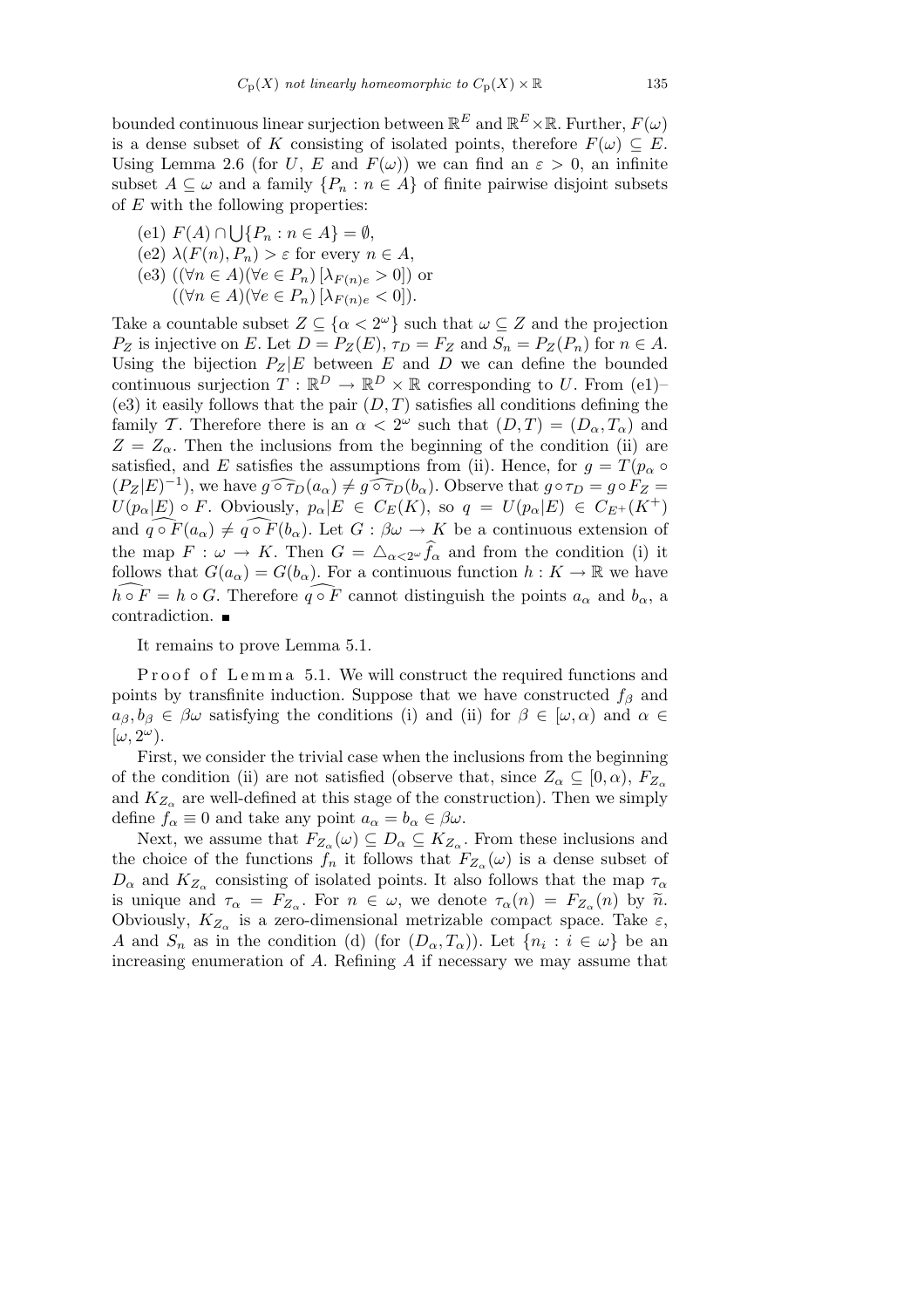the sequence  $(\widetilde{n}_i)_i$  converges in  $K_{Z_\alpha}$  to the point *s*. Since the sets  $S_n$  are disjoint we can also require that  $s \notin S_n$  for all  $n \in A$ . Therefore we have

(7) 
$$
(\forall n \in A) [S_n \cap \mathrm{Cl}_{K_{Z_\alpha}} \{\widetilde{n} : n \in A\} = \emptyset].
$$

We will consider two cases:

Case 1: *There exist a point*  $t \in K_{Z_\alpha}$  and  $\delta > 0$  such that, for ev*ery neighborhood U of t in*  $K_{Z_\alpha}$ , *the set*  $\{n \in A : \lambda(\widetilde{n}, U \cap S_n) > \delta\}$  *is infinite.* Let  $\{U_k : k \in \omega\}$  be a decreasing base of neighborhoods of t in  $K_{Z_{\alpha}}$ . Using our assumption we can find an increasing subsequence  $(i_k)_k$ such that  $\lambda(\widetilde{n}_{i_k}, U_k \cap S_{n_{i_k}}) > \delta$ . Put  $m_k = n_{i_k}, B = \{m_k : k \in \omega\} \subseteq A$  and  $P_{m_k} = U_k \cap S_{n_{i_k}}$ . Then we have

(8) 
$$
(\forall n \in B) [\lambda(\widetilde{n}, P_n) > \delta],
$$

and  $P_{m_k} \subseteq U_k$  for every  $k \in \omega$ . So the sequence  $(P_{m_k})_k$  converges to the point *t*. Since  $P_{m_k}$  are pairwise disjoint we may assume that  $t \notin P_{m_k}$  for every  $k \in \omega$ . Now, we can construct a sequence of pairwise disjoint clopen subsets  $V_{m_k}$  of  $K_{Z_\alpha}$  such that  $P_{m_k} \subseteq V_{m_k} \subseteq U_k \setminus \{t\}$  for  $k \in \omega$ . Hence  $(V_{m_k})_k$  also converges to the point *t*. Using (7) we may require that

(9) 
$$
(\forall n \in B) [V_n \cap {\{\widetilde{n} : n \in B\}} = \emptyset].
$$

We can also assume that

(10) 
$$
(\forall n \in B) [\text{supp}(\widetilde{n}) \cap V_n = P_n].
$$

Refining our set *B* again, we may demand that either, for all  $n \in B$ ,  $t \notin \mathbb{R}$ supp $(\widetilde{n})$  or, for all  $n \in B$ ,  $t \in \text{supp}(\widetilde{n})$ , and  $\lambda_{\widetilde{n}t} \in (\lambda, \lambda + \delta/4)$  for some  $\lambda \in \mathbb{R}$ . Applying Lemma 2.7 (for the set *B* and the family  $\{V_n \cap D_\alpha : n \in B\}$ ) we may assume that

(11) 
$$
(\forall n \in B) \Big[ \lambda \Big( \widetilde{n}, \bigcup \{ V_k \cap D_{\alpha} : k \in B, k \neq n \} \Big) < \delta/4 \Big].
$$

Let  $R_n = \{i \in \omega : \tilde{i} \in V_n\}$  for  $n \in B$ . Since  $V_n$  are clopen in  $K_{Z_\alpha}$ , from the part (i) of our inductive assumption it follows that, for all  $\beta \in [\omega, \alpha)$  and  $n \in B$ , we have  $\hat{\chi}_{R_n}(a_\beta) = \hat{\chi}_{R_n}(b_\beta)$ . Applying Corollary 3.2 we may assume (as usual using some refinement of *B*) that

(12) 
$$
(\forall \beta \in [\omega, \alpha))(\forall B' \subseteq B) [\widehat{\chi}_{\bigcup \{R_n : n \in B'\}}(a_{\beta}) = \widehat{\chi}_{\bigcup \{R_n : n \in B'\}}(b_{\beta})].
$$

Finally, using Lemma 3.3 we can find distinct points  $a_{\alpha}, b_{\alpha} \in Cl_{\beta \omega} B$  such that  $\widehat{f}_{\beta}(a_{\alpha}) = \widehat{f}_{\beta}(b_{\alpha})$  for all  $\beta < \alpha$ . Take  $B' \subseteq B$  such that  $a_{\alpha} \in Cl_{\beta \omega} B'$ and  $b_{\alpha} \notin \mathrm{Cl}_{\beta_{\omega}} B'$ . Then  $b_{\alpha} \in \mathrm{Cl}_{\beta_{\omega}}(B \setminus B')$ . We define  $f_{\alpha} = \chi_{\bigcup \{R_n : n \in B'\}}$ . We shall verify the conditions (i) and (ii) for  $f_{\alpha}$  and  $a_{\alpha}, b_{\alpha}$ .

From (9), it follows that  $\bigcup \{R_n : n \in B'\} \cap B = \emptyset$ , therefore  $\hat{f}_\alpha(a_\alpha) =$  $0 = \hat{f}_{\alpha}(b_{\alpha})$ . This together with (12) implies (i).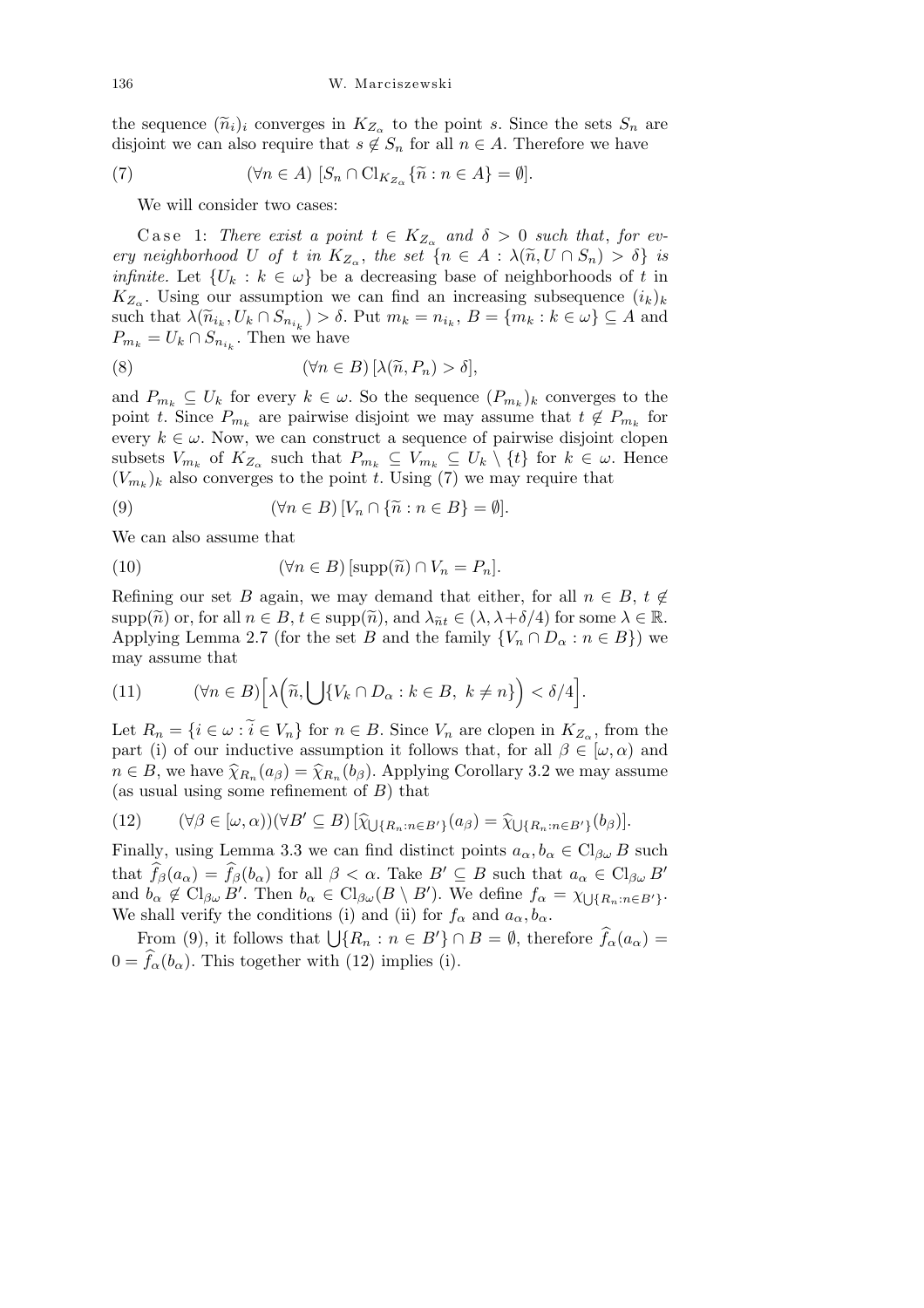Let *E* and *g* be as in the condition (ii). Put  $h = p_\alpha \circ (P_{Z_\alpha}|E)^{-1}$ ; then  $g = T_\alpha(h)$ . Observe that from the definitions of  $f_n$  and  $K_Z$  it follows that, for every  $n \in \omega$ , the point  $\tilde{n} = F_{Z_{\alpha}}(n) \in K_{Z_{\alpha}}$  has a unique extension  $F_{Z_\alpha\cup\{\alpha\}}(n)$  in  $K_{Z_\alpha\cup\{\alpha\}}$ . Hence, by the inclusion  $P_{Z_\alpha\cup\{\alpha\}}(E)\subseteq K_{Z_\alpha\cup\{\alpha\}}$  we have  $h(\tilde{n}) = f_{\alpha}(n)$  for every  $n \in \omega$ . The convergence of the sequence  $(V_{m_k})_k$ implies that every point  $d \in D_{\alpha}$ ,  $d \neq t$ , has a neighborhood  $W$  (in  $K_{Z_{\alpha}}$ ) such that  $f_{\alpha}$  is constant on  $\{n : \tilde{n} \in W\}$ . Again from  $P_{Z_{\alpha} \cup \{\alpha\}}(E) \subseteq K_{Z_{\alpha} \cup \{\alpha\}}$  it follows that

(13) 
$$
(\forall d \in D_{\alpha} \setminus \{t\}) [h(d) = \chi_{\bigcup \{V_n : n \in B'\}}(d)].
$$

For every  $n \in B$ , put  $l_n = \lambda_{\tilde{n}t} h(t)$  if  $t \in \text{supp}(\tilde{n})$ , and  $l_n = 0$  otherwise; see the remark following (10). Since  $h(t) \in \{0,1\}$  (if  $t \in D_\alpha$ ), from that remark it follows that in both cases we have

(14) 
$$
(\exists l \in \mathbb{R})(\forall n \in B) [l_n \in (l, l + \delta/4)].
$$

Now, we are ready to estimate the value of  $g(\tilde{n})$  for  $n \in B$ . From (13) and o

the definition of 
$$
l_n
$$
 we obtain  
\n(15) 
$$
g(\tilde{n}) = \sum \left\{ \lambda_{\tilde{n}d} : d \in \text{supp}(\tilde{n}) \cap \bigcup \{ V_k : k \in B' \} \right\} + l_n.
$$

By the condition (d3) all  $\lambda_{\tilde{n}d}$ , for  $n \in B$  and  $d \in P_n$ , are of the same sign; assume first that all are positive. Then, for  $n \in B'$ , we use (8), (10), (11) and (14) to estimate the quantity from (15) as follows:

(16) 
$$
g(\widetilde{n}) = \sum \{ \lambda_{\widetilde{n}d} : d \in \text{supp}(\widetilde{n}) \cap V_n \} + \sum \left\{ \lambda_{\widetilde{n}d} : d \in \text{supp}(\widetilde{n}) \cap \bigcup \{ V_k : k \in B', k \neq n \} \right\} + l_n
$$
  
> 
$$
\sum \{ \lambda_{\widetilde{n}d} : d \in P_n \} - \lambda \left( \widetilde{n}, \bigcup \{ V_k \cap D_\alpha : k \in B, k \neq n \} \right) + l
$$
  
> 
$$
\lambda(n, P_n) - \delta/4 + l > \delta - \delta/4 + l = l + 3\delta/4.
$$

Using (11) and (14), for  $n \in B \setminus B'$ , we obtain  $\overline{\phantom{a}}$ 

(17) 
$$
g(\widetilde{n}) \leq \lambda \left( \widetilde{n}, \bigcup \{ V_k \cap D_{\alpha} : k \in B, k \neq n \} \right) + l_n < \delta/4 + l + \delta/4 = l + \delta/2.
$$

The inequalities (16) and (17) show that  $g \circ \tau_\alpha(a_\alpha) \geq l + 3\delta/4 > l + \delta/2 \geq$  $g \widehat{\circ} \tau_{\alpha}(b_{\alpha})$ . It is clear that if all  $\lambda_{\tilde{n}d}$  are negative for  $n \in B$  and  $d \in P_n$ , then  $g \widehat{\circ \tau_\alpha}(a_\alpha) < g \widehat{\circ \tau_\alpha}(b_\alpha).$ 

Case 2: *For every point*  $t \in K_{Z_\alpha}$  and  $\delta > 0$ , there is a neighborhood U *of t in*  $K_{Z_\alpha}$  *such that the set*  $\{n \in A : \lambda(\tilde{n}, U \cap S_n) > \delta\}$  *is finite.* Using the above assumption, one can easily construct an increasing subsequence  $(i_k)$ and corresponding sequences  $(U_{n_{i_k}})$  and  $(V_{n_{i_k}})$  of pairwise disjoint clopen subsets of  $K_{Z_\alpha}$  such that the following conditions will be satisfied for all  $k \in \omega$  (one should use (7) to obtain (c4)):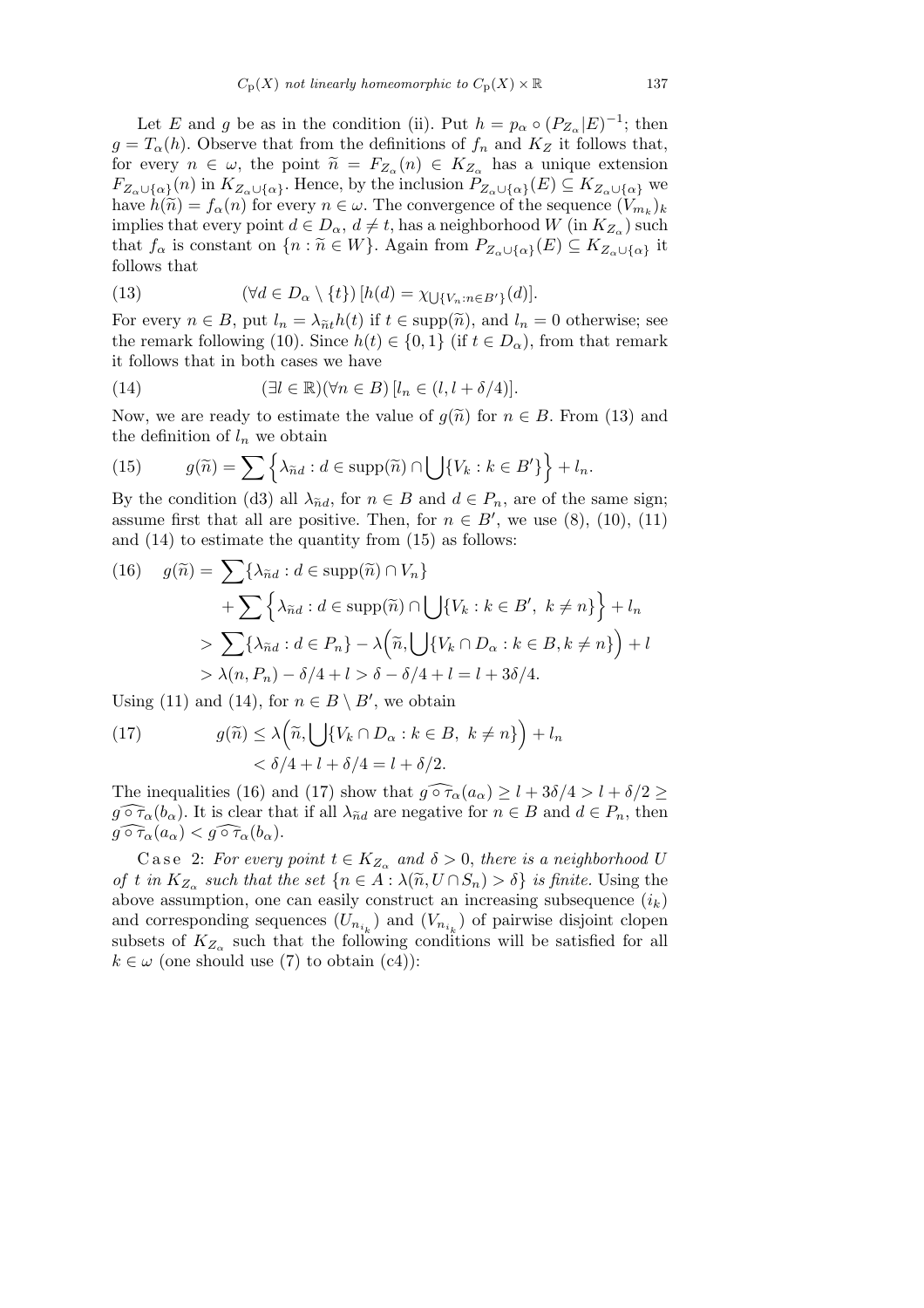$(c1)$   $(S_{n_{i_k}} \setminus$ S  $\{U_{n_{i_j}}, V_{n_{i_j}} : j < k\}$ )  $\subseteq V_{n_{i_k}}$  $(C2) \left(\text{supp}(\widetilde{n}_{i_k}) \setminus (S_{n_{i_k}} \cup \bigcup \{U_{n_{i_j}}, V_{n_{i_j}} : j < k\}) \subseteq U_{n_{i_k}},$  $(C3)$   $U_{n_{i_k}} \cap V_{n_{i_k}} = \emptyset$ ,  $(C4)$   $V_{n_{i_k}} \cap {\tilde{n}: n \in A} = \emptyset,$  $(c5)$   $A_k = \{ n \in A : \lambda(\tilde{n}, (U_{n_{i_k}} \cup V_{n_{i_k}}) \cap S_n) > \varepsilon/2^{k+3} \}$  is finite,  $(c6)$   $n_{i_k} \in A \setminus \bigcup \{A_j : j < k\}.$ 

As in the previous case we put  $m_k = n_{i_k}$  and  $B = \{m_k : k \in \omega\} \subseteq A$ . By (c1)–(c3) the sets  $P_{m_k} = S_{m_k} \setminus \bigcup \{U_{m_j}, V_{m_j} : j < k\}$  satisfy the condition (10). By (d2), (c5) and (c6) we also have, for every  $k \in \omega$ ,  $\mathbf{r}$  $\mathbf{r}$ 

(18) 
$$
\lambda(\widetilde{m}_k, P_{m_k}) = \lambda(\widetilde{m}_k, S_{m_k}) - \lambda \left(\widetilde{m}_k, \left(\bigcup \{U_{m_j}, V_{m_j} : j < k\}\right) \cap S_{m_k}\right) \\
> \varepsilon - \sum \{\lambda(\widetilde{m}_k, (U_{m_j} \cup V_{m_j}) \cap S_{m_k})\} \\
> \varepsilon - \sum_{j < k} \varepsilon / 2^{j+3} > \varepsilon - \varepsilon / 4 = 3\varepsilon / 4.
$$

As before, applying Lemma 2.7 we may assume that

(19) 
$$
(\forall n \in B) \Big[ \lambda \Big( \widetilde{n}, \bigcup \{ V_k \cap D_{\alpha} : k \in B, k \neq n \} \Big) < \varepsilon/4 \Big].
$$

We define the sets  $R_n$  (again assuming (12)), the points  $a_\alpha, b_\alpha$ , the set *B*<sup>*i*</sup> and the function  $f_\alpha$  in the same way as in Case 1. Therefore the condition (i) is satisfied.

Now, let *E* and *g* be as in the condition (ii), and let  $h = p_{\alpha} \circ (P_{Z_{\alpha}}|E)^{-1}$ . This time from the construction of the clopen sets  $U_n$  and  $V_n$  (see (c1) and (c2)) it follows that, for every  $n \in B$  and  $d \in \text{supp}(\tilde{n})$ , the point *d* has a neighborhood *W* (in  $K_{Z_{\alpha}}$ ) such that  $f_{\alpha}$  is constant on  $\{k : \widetilde{k} \in W\}$ . Hence

(20) 
$$
(\forall n \in B)(\forall d \in \text{supp}(\tilde{n})) [h(d) = \chi_{\bigcup \{V_n : n \in B'\}}(d)],
$$

and

(21) 
$$
(\forall n \in B) \Big[ g(\widetilde{n}) = \sum \Big\{ \lambda_{\widetilde{n}d} : d \in \text{supp}(\widetilde{n}) \cap \bigcup \{ V_k : k \in B' \} \Big\} \Big].
$$

Repeating similar estimations to those in (16) and (17) (here we need to use (10), (18) and (19)) we obtain  $|g \widehat{\circ} \tau_{\alpha}(a_{\alpha}) - g \widehat{\circ} \tau_{\alpha}(b_{\alpha})| \geq \varepsilon/4$ .

**6. Remarks.** It can be easily observed that, for the space *X* from Section 4, the Banach space  $C(X)$  is isometric to  $\ell_{\infty}$ . Therefore we have  $C(X) \stackrel{1}{\approx} C(X) \times \mathbb{R}$ . We do not know if the space  $C(K)$ , for the compact space *K* from Section 5, also has this factorization property. By the Stone–Weierstrass theorem the space  $C(K)$  may be identified (using the restrictions to  $F(\omega)$ ) with a closed subalgebra of  $\ell_{\infty}$  generated by the family  ${f_{\alpha} : \alpha < 2^{\omega} }$  and the unit of  $\ell_{\infty}$ .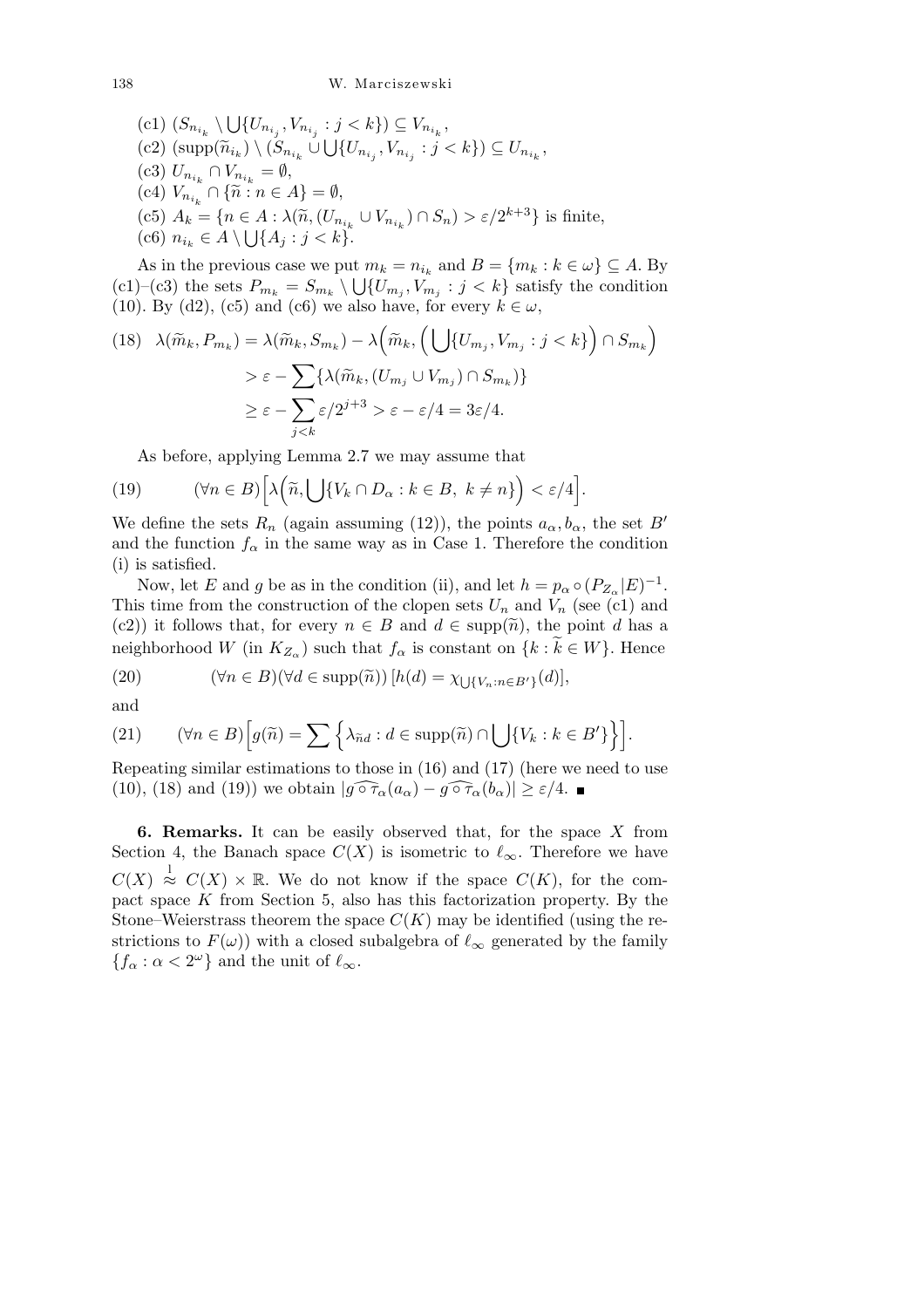We do not know either if, for our examples,  $C_p(X) \overset{\text{t}}{\not\approx} C_p(X) \times \mathbb{R}$ ; see [Ar3, Problem 2] and [Ar4, Problem 24].

Observe that every function space  $C_p(X)$  is linearly homeomorphic to the product  $F \times \mathbb{R}$  for some linear subspace *F* of  $C_p(X)$ . In particular,  $C_p(X) \times \mathbb{R}$  is a continuous image of  $C_p(X)$ .

Let us point out that from the proof of Theorem 5.2 it follows that the space *K* from Section 5 has the following property: For every countable dense  $D \subseteq K$ , we have  $C_D(K) \overset{1}{\not\approx} C_D(K) \times \mathbb{R}$ . For the first example X, the situation is different:  $C_{\omega}(X) \stackrel{1}{\approx} C_{\omega}(X) \times \mathbb{R}$  (and  $C_{\omega}(X)$  consists of all bounded functions on *ω*).

In [Ar2, p. 93] Arkhangel'skiĭ suggested to investigate the factorization properties of  $C_p(X)$  for the compact space X constructed in [Ber]. Let us note that in this case it can be shown that  $C_p(X) \stackrel{1}{\approx} C_p(X) \times \mathbb{R}$ .

## **References**

- [Ar1] A. V. Arkhangel'skij, *Linear homeomorphisms of function spaces*, Soviet Math. Dokl. 25 (3) (1982), 852–855.
- [Ar2] —, *A survey of C*p*-theory*, Questions Answers Gen. Topology 5 (1987), 1–109.
- [Ar3] —, *Problems in C*p*-Theory*, in: Open Problems in Topology, North-Holland, 1990, 601–615.
- [Ar4] —, *C*p*-theory*, in: Recent Progress in General Topology, North-Holland, 1992, 1–56.
- [BdG] J. Baars and J. de Groot, On Topological and Linear Equivalence of Certain *Function Spaces*, CWI Tract 86, Stichting Mathematisch Centrum, Centrum voor Wiskunde en Informatica, Amsterdam, 1992.
- [Ber] Yu. F. Bereznitskiĭ, *Nonhomeomorphism between two bicompacta*, Vestnik Moskov. Univ. Ser. I Mat. Mekh. 26 (6) (1971), 8–10 (in Russian).
- [Be] C. Bessaga, *A Lipschitz invariant of normed linear spaces related to the entropy numbers*, Rocky Mountain J. Math. 10 (1980), 81–84.
- [BPR] C. Bessaga, A. Pełczyński and S. Rolewicz, On diametral approximative *dimension and linear homogeneity of F-spaces*, Bull. Acad. Polon. Sci. Sér. Sci. Math. Astronom. Phys. 9 (1961), 677–683.
	- [Du] E. Dubinsky, *Every separable Fréchet space contains a non-stable dense subspace*, Studia Math. 40 (1971), 77–79.
	- [Go] W. T. Gowers, *A solution to Banach's hyperplane problem*, Bull. London Math. Soc. 26 (1994), 523–530.
- [GM] W. T. Gowers and B. Maurey, *The unconditional basic sequence problem*, J. Amer. Math. Soc. 6 (1993), 851–874.
- [Gu] S. P. G ul' k o, *Spaces of continuous functions on ordinals and ultrafilters*, Mat. Zametki 47 (4) (1990), 26–34 (in Russian).
- [Kun] K. Kunen, Weak P-points in  $N^*$ , in: Colloq. Math. Soc. János Bolyai 23, North-Holland, 1978, 741–749.